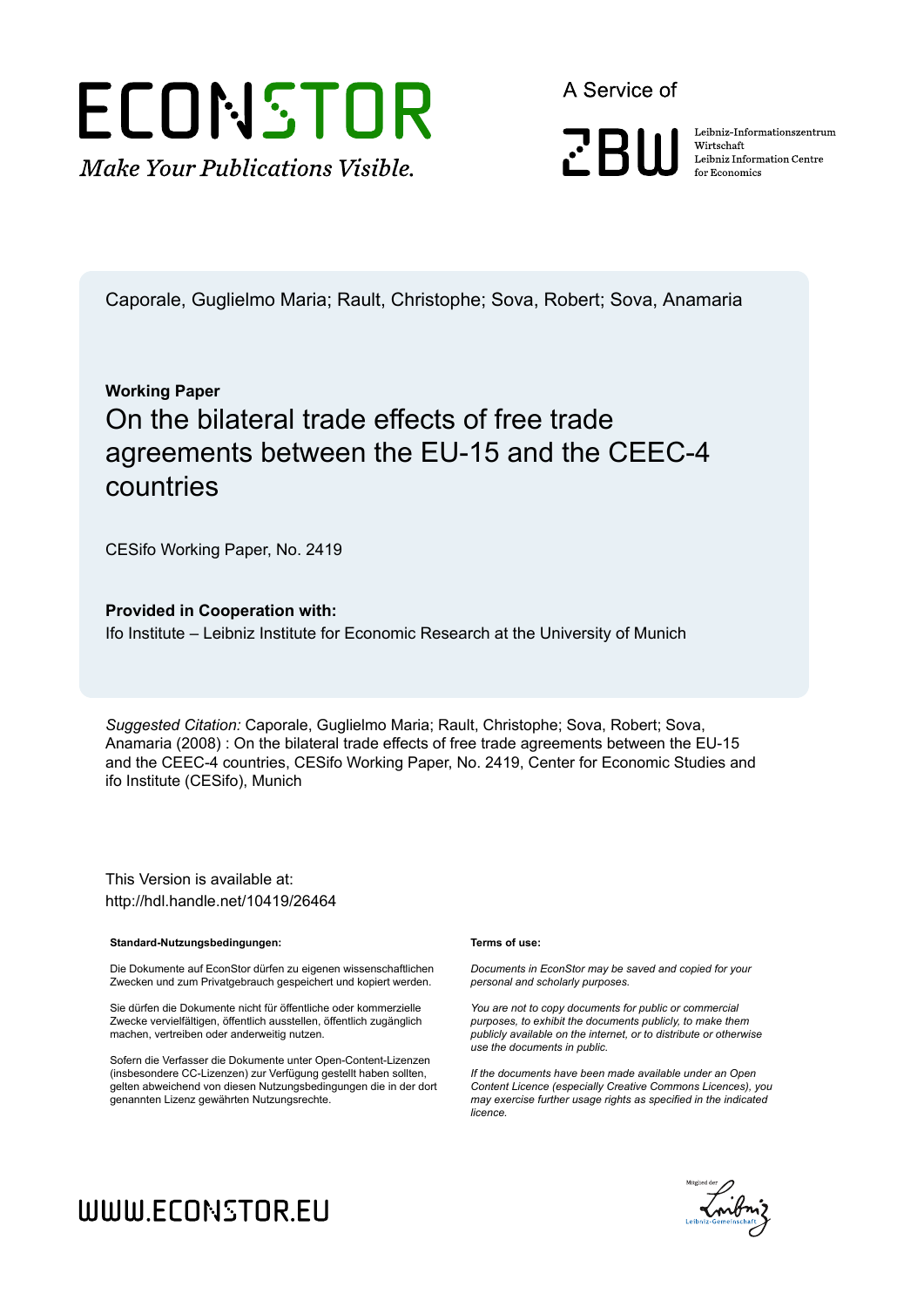# On the Bilateral Trade Effects of Free Trade Agreements between the EU-15 and the CEEC-4 Countries

### GUGLIELMO MARIA CAPORALE CHRISTOPHE RAULT ROBERT SOVA ANAMARIA SOVA

### CESIFO WORKING PAPER NO. 2419 CATEGORY 7: TRADE POLICY OCTOBER 2008

*An electronic version of the paper may be downloaded*  • *from the SSRN website: www.SSRN.com*  • *from the RePEc website: www.RePEc.org*  •*from the CESifo website: www.CESifo-group.org/wp*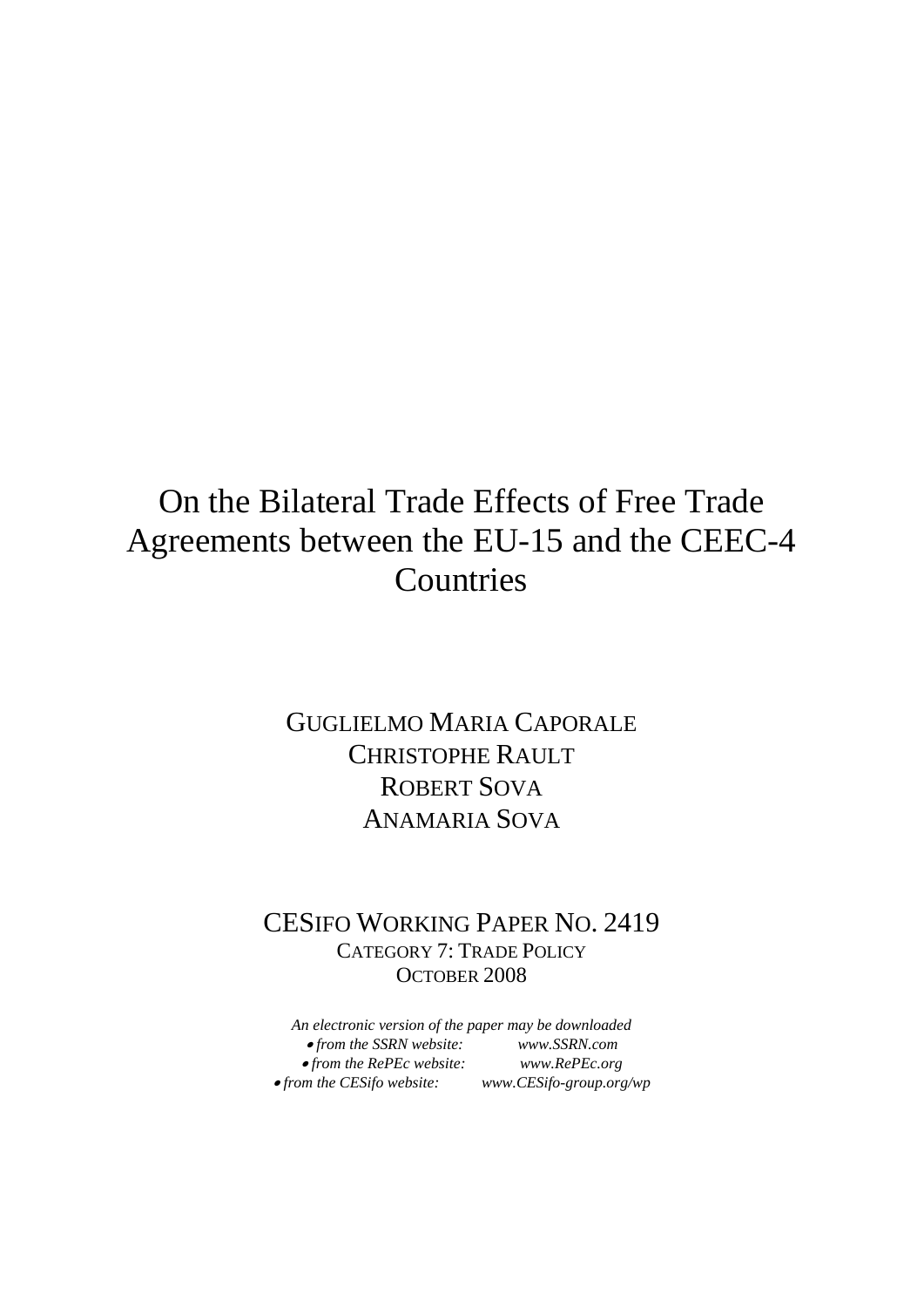# On the Bilateral Trade Effects of Free Trade Agreements between the EU-15 and the CEEC-4 Countries

### Abstract

The expansion of regionalism has spawned an extensive theoretical literature analysing the effects of Free Trade Agreements (FTAs) on trade flows. In this paper we focus on FTAs (also called European agreements) between the European Union (EU-15) and the Central and Eastern European countries (CEEC-4, i.e. Bulgaria, Hungary, Poland and Romania ) and model their effects on trade flows by treating the agreement variable as endogenous. Our theoretical framework is the gravity model, and the econometric method used to isolate and eliminate the potential endogeneity bias of the agreement variable is the fixed effect vector decomposition (FEVD) technique. Our estimation results indicate a positive and significant impact of FTAs on trade flows. This finding is robust to the inclusion in the sample of a group of control countries (specifically Belarus, the Russian Federation and Ukraine) that did not sign an FTA. Besides, we show that trade growth after the FTA agreement with the EU was signed exceeded trade growth of the control group of countries which did not become members.

JEL Code: E61, F13, F15, C25.

Keywords: regionalisation, European integration, panel data methods.

*Guglielmo Maria Caporale Centre for Empirical Finance Brunel University, London UK - Uxbridge, Middlesex UB8 3PH Guglielmo-Maria.Caporale@brunel.ac.uk* 

*Robert Sova Center of Economic Studies Paris I 106-112 bd. de L'Hôpital France – 75647 Paris Cedex 13 robertsova@yahoo.com* 

*Christophe Rault LEO Research Center – UMR 6221-CNRS University of Orleans, Faculty of Economics Rue de Blois-B.P. 6739 France – 45067 Orléans Cedex 2 chrault@hotmail.com* 

> *Anamaria Sova Center of Economic Studies Paris I 106-112 bd. de L'Hôpital France – 75647 Paris Cedex 13 anamariasova@yahoo.fr*

We are very grateful to a referee and a member of the Advisory Board for helpful remarks and suggestions on an earlier draft of this paper. The usual disclaimer applies.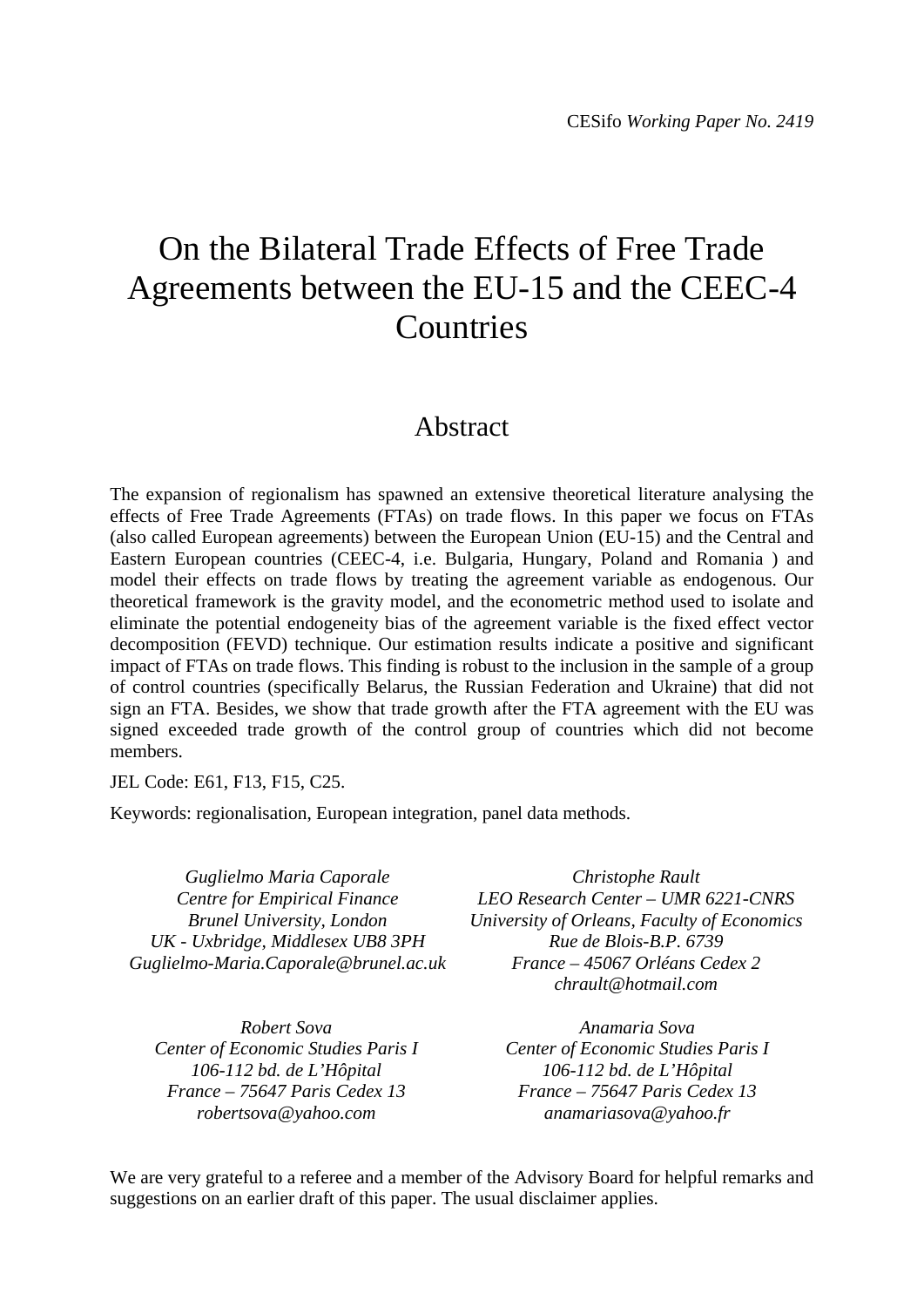#### **1. Introduction**

Following the new wave of regionalisation in the eighties, regional integration has again been extensively investigated both in the theoretical and empirical literature. Recent analyses are based on Viner's (1950) framework but also include theoretical ideas from the new trade theory and economic geography, being concerned with the impact of integration on global welfare. The innovation compared to the first wave studies consists in taking into account the dynamic effects of geographical size, non-economic gains, industrial localisation, and economies of scale.

The enlargement of the European Union (EU) to 27 countries which was proposed during the nineties was unprecedented in terms of the number of countries and the changes which were implied, hence representing a challenge for both EU member countries and Central and Eastern European countries (CEEC). It was a very important development for the future of the European continent. From a political point of view, it ensured stability after the troubled years of the Cold War. From an economic point of view, because of the size and the population of the countries involved and the development gap relative to the EU, the transition towards a market economy has not been without difficulties for the CEEC.

There exists already an extensive literature analysing the effects of regional free trade agreements (FTAs) on trade flows and stressing the role of regionalisation. However, the evidence is mixed. Most studies assume that the FTA formation (i.e. the choice of partner countries) is exogenous, but some papers highlight the potential endogeneity bias in estimating the effects of FTAs on trade volumes (Magee, 2003; Baier and Bergstrand, 2004). Regional agreements require the assent of two governments. According to Grossman and Helpman (1995) a FTA assumes a relative balance in the potential trade between the partner countries.

In this paper we focus on association agreements between four Central and Eastern European countries (CEEC-4, i.e. Bulgaria, Hungary, Poland and Romania) and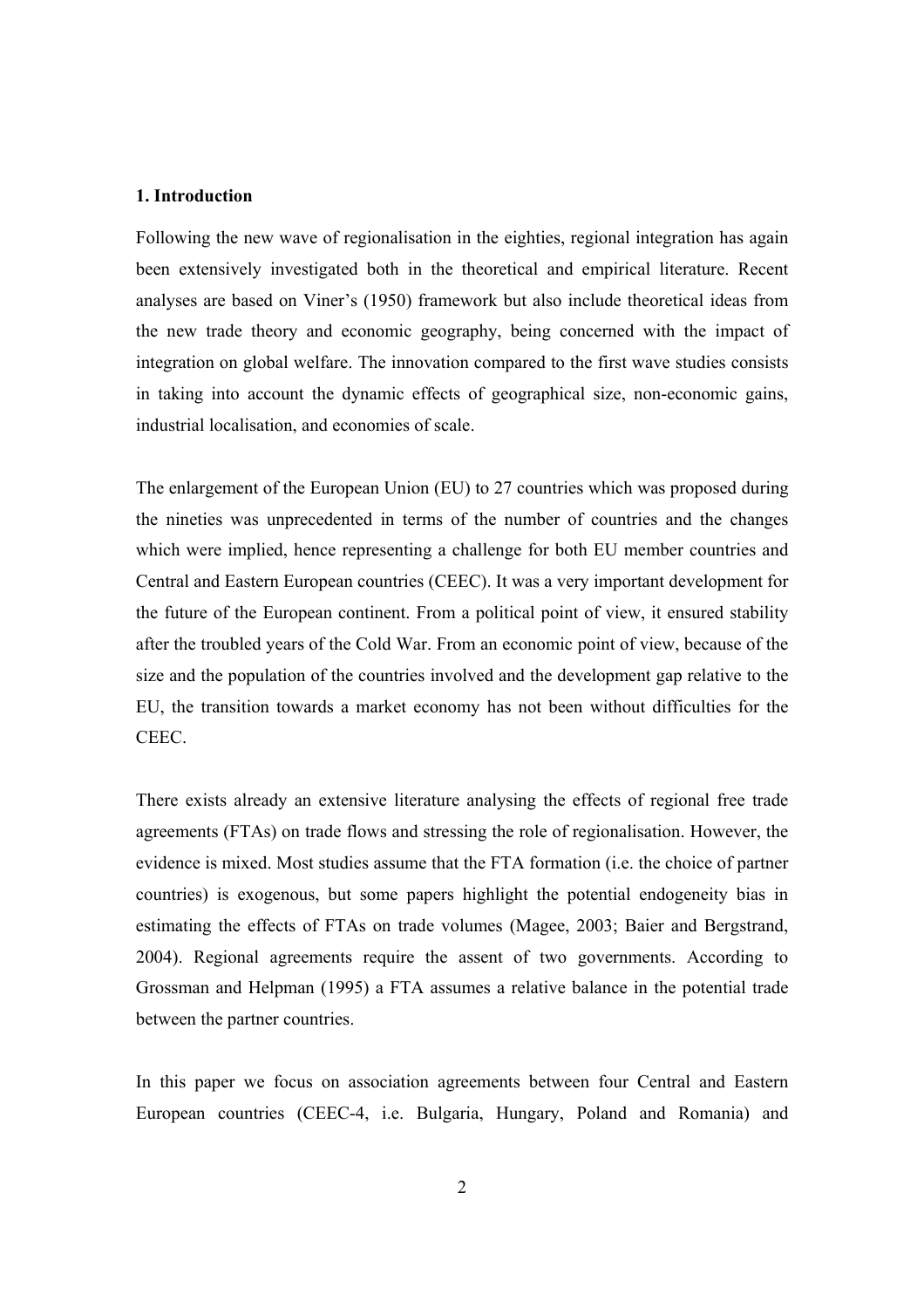European Union member states (EU-15, i.e. Austria, Belgium-Luxemburg, Denmark, England, Finland, France, Germany, Greece, Holland, Ireland, Italy, Portugal, Spain, Sweden) in the context of EU enlargement towards the East, taking into account the conditions under which countries agree on FTAs, and their effects on trade. Our econometric analysis is based on the gravity model and tries to determine the effects of association agreements on trade flows treating FTAs as endogenous. We are particularly interested in whether such European agreements have increased trade flows between their members and, if so, by how much. To address these issues, we examine the bilateral trade volume introducing a dummy variable which represents the association agreement. In addition, we investigate the robustness of the association agreement variable in two different ways by considering an extended sample of countries including three countries (Belarus, Russian Federation and Ukraine) that did not sign an FTA with EU-15 and using different estimations methods. Also, we compare the trade growth between the EU-15 and CEEC-4 countries and the trade growth between the EU-15 and other countries which did not have a trade agreement. Further, we use panel data techniques to isolate and eliminate the potential endogeneity bias of the agreement variable

The contribution of this paper is threefold: i) in contrast to previous studies we rely on a estimation method, i.e. the fixed effect vector decomposition (FEVD), that enables us to isolate and eliminate the potential endogeneity bias of the agreement variable, thereby obtaining more robust results. The agreement variable is here treated as endogenous, unlike in earlier studies. ii) The sample period has been extended and includes additional observations, spanning the period 1987-2005. iii) We check the robustness of the effects of FTAs by also considering a group of control countries (Belarus, the Russian Federation and Ukraine) which did not conclude an agreement with EU; besides, we examine whether bilateral trade between the CEEC-4 and EU-15 is higher than between the EU-15 and this group of control countries.

The remainder of the paper is organised as follows. In Section 2 we discuss briefly European agreements and the issue of endogeneity in regional agreements. In Section 3 we outline the theoretical framework, i.e. the gravity model. In sections 4 we discuss alternative econometric methods to estimate gravity models, whilst the empirical analysis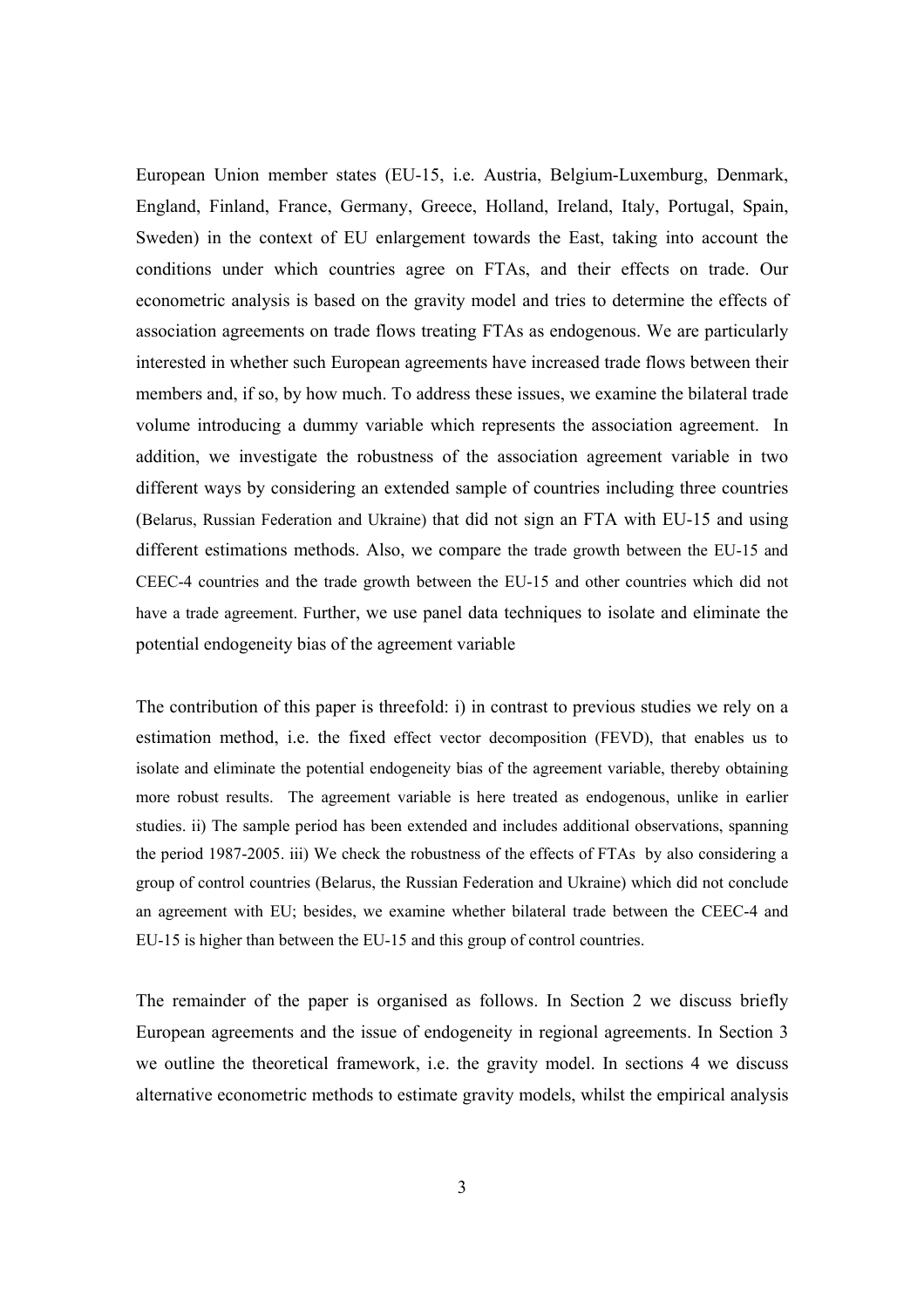is presented in Section 5. Section 6 summarises the main findings and offers some concluding remarks.

#### **2. European Agreements and the Endogeneity Issue**

EU enlargement is not a new phenomenon, as the EU has already been enlarged several times since its creation: the year 1973 marked the accession of Denmark, the United Kingdom and Ireland; 1981, of Greece; 1986, of Spain and Portugal; 1995, of Austria, Sweden and Finland. However, EU enlargement towards the East is different both politically and economically, as it is the first time that countries belonging to the old communist bloc have applied for EU membership, and on this occasion integration has increased by as much as a third the EU population and territory (and to a lesser extent its wealth).

The EU proposed two basic strategic objectives for enlargement. Firstly, the creation of a Europe which guarantees peace, stability, democracy and respect of the human rights of minorities. Secondly, the creation of an open and competitive market able to improve the standard of living in the CEEC, gradually achieving real convergence. As a first step, in the early nineties all candidate countries signed bilateral "European Agreements" or "Association Agreements" with the EU creating preferential trade relationships.<sup>5</sup> These included a time schedule for trade liberalisation between the signatories, with the EU agreeing to reduce barriers more quickly than the CEEC. However, initially tariff and non-tariff barriers were not dismantled for sensitive sectors such as agriculture and textiles.

The expansion of regionalism has spawned an extensive literature on the effects of FTAs on trade flows and the choice of countries to form a preferential trade agreement. This literature focuses on welfare-enhancing and political arguments to explain association agreements. Since Viner (1950) most studies have analysed the welfare gains or losses

<sup>5</sup> Hungary (1991), Poland (1991), Romania (1993), Czech Republic (1993), Slovakia (1993), Bulgaria (1993), Latvia (1995), Estonia (1995), Lithuania (1995), Slovenia (1995).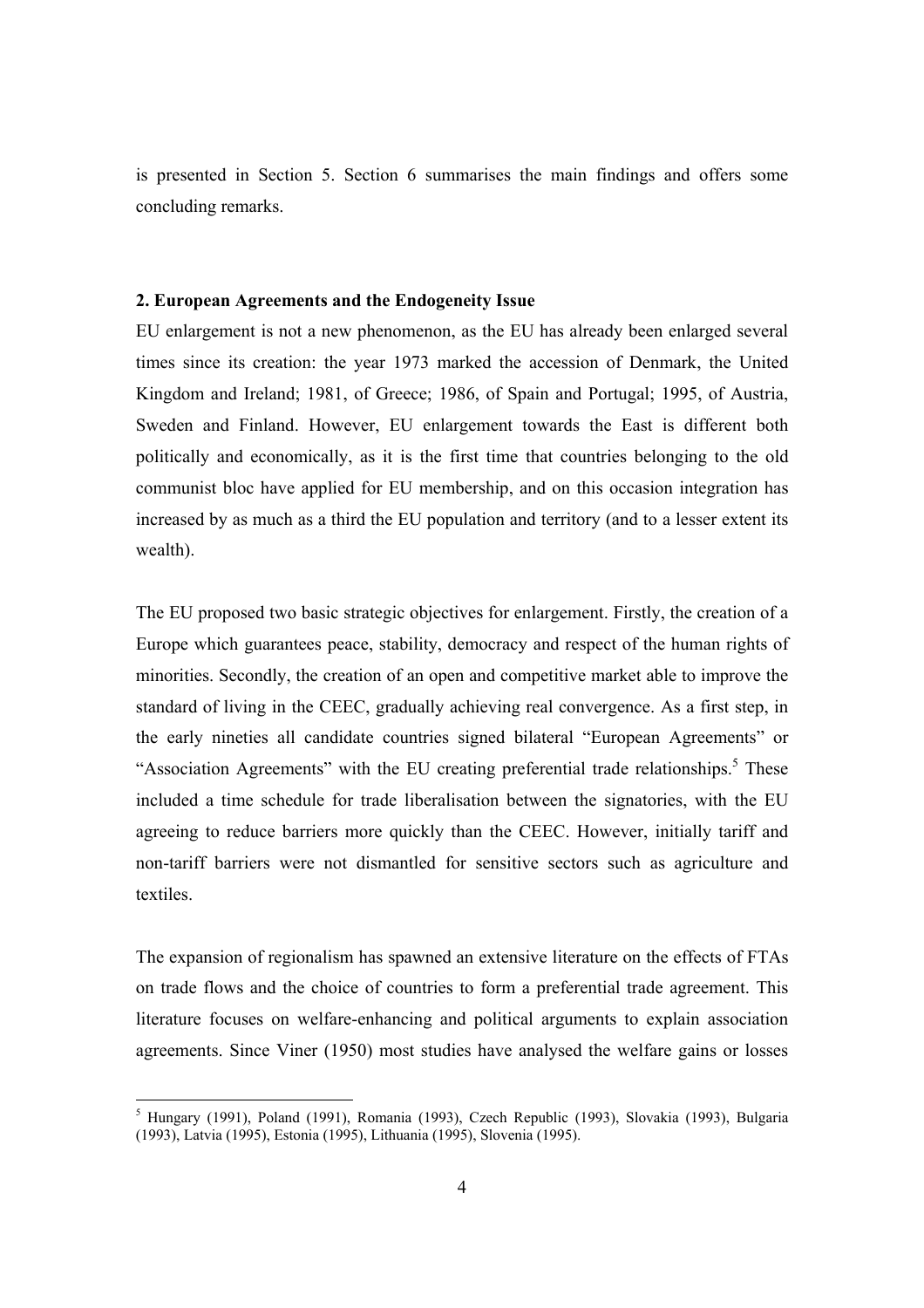from FTAs for member countries. FTAs have a positive impact on welfare if trade creation exceeds trade diversion. Factors accounting for the probability that two countries sign a regional agreement can be divided in three groups: (i) geography factors, (ii) intraindustry trade determinants, (iii) inter-industry trade determinants<sup>6</sup>. In brief, two countries are more likely to sign an agreement if they are closer geographically, similar in size and differ in terms of factor endowment ratios:

i) The net welfare gain is higher the closer the two countries are, because of trade creation. Several studies (see Frankel, Stein and Wei, 1996; Frankel and Wei, 1998) include geographical proximity in their analysis of a FTA formation. The rationale is the existence of transport costs (Helpman and Krugman, 1985), leading to the concept of "natural trade partners" based on geographical distance<sup>7</sup>. Krugman (1991b) shows that in the case of agreements between geographically close countries trade creation is sizable (see also Wonnacott and Lutz, 1989), but the concept of "natural" partners has attracted criticism, on the grounds that geographical proximity and initially high trade volumes do not necessarily ensure trade creation after FTA formation (see Bhagwati and Panagaryia, 1996).

 (ii) The larger and more similar in economic size the two countries signing a trade agreement are, the higher the welfare gains from trade creation, which are achieved by exploiting economies of scale in the presence of differentiated products.

(iii) The greater the difference in endowment ratios between two countries, the higher the potential welfare gains from trade creation reflecting traditional comparative advantages.

Consequently, countries which sign a regional agreement tend to have similar economic characteristics, which leads to trade creation and welfare gains.

Non-economic objectives can also be behind regional agreements (Johnson 1965b, Cooper and Massell (1965), Wonnacott and Lutz, 1989, Magee, 2003, Baier and

<sup>&</sup>lt;sup>6</sup> See Baier and Bergstrand, (2004)

<sup>7</sup> These models emphasise the role of transport costs in maximising/minimising the welfare of countries (proximity of /distance between partners implies low/high transport costs).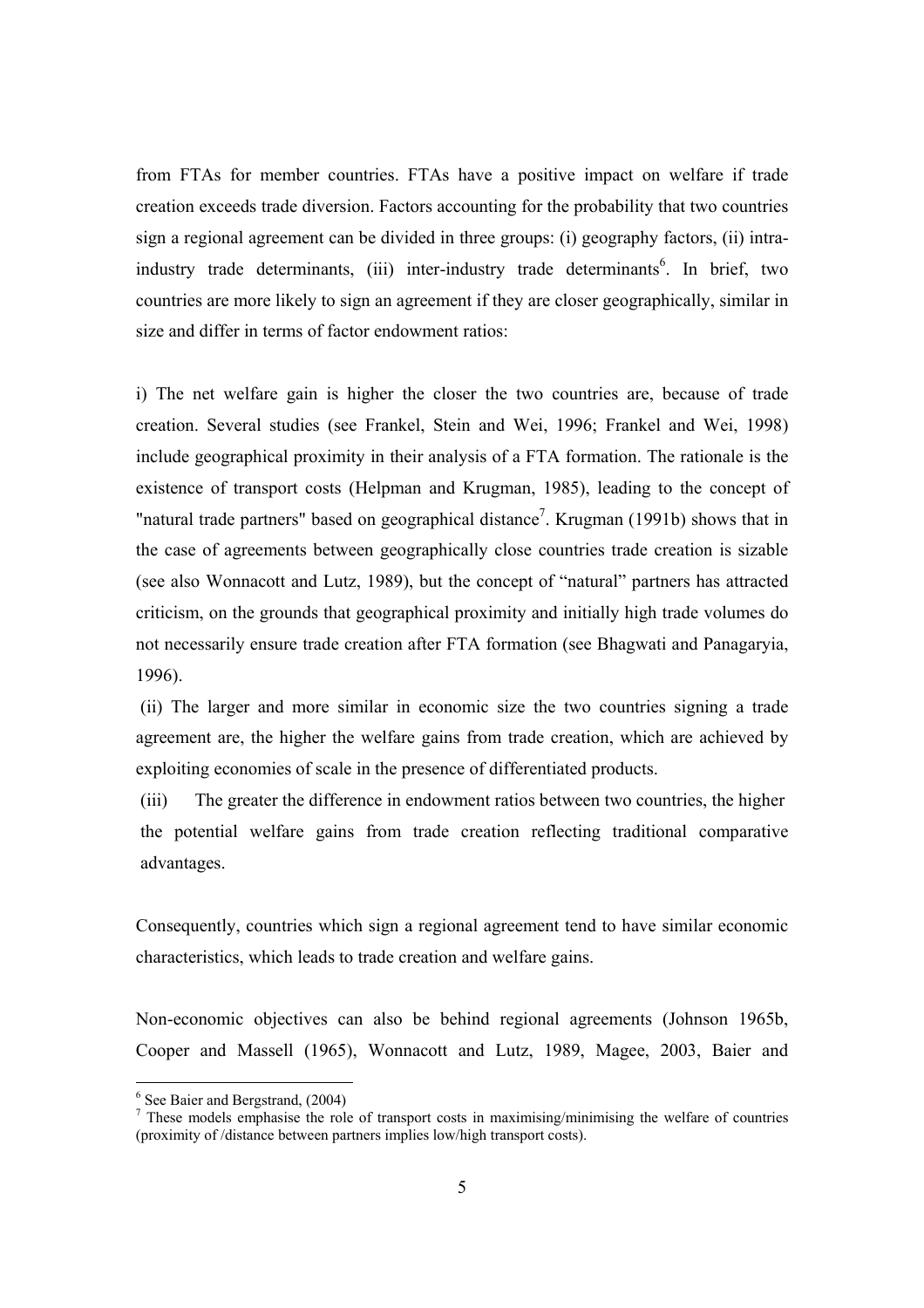Bergstrand, 2004). In particular, better political decision-making, a guarantee of policy irreversibility, and bigger negotiating power with third parties could also explain such agreements (especially when the agreement takes the form of a customs union with a common exterior tariff – see Schiff and Winters, 1998). Also, democratic countries are more interested in consumers' welfare and more likely to sign agreements with other democratic partners. Further, De Melo *et al.* (1993) showed that regional agreements make the implementation of policies more effective owing to a dilution effect of preferences: the lobby capacity of interest groups is lower in a regional as opposed ot national framework. Finally, such agreements make domestic policy reforms irreversible (Fernandez et Portes, 1998).

There exists already an extensive literature analysing the effects of regional free trade agreements (FTAs) on trade flows and stressing the role of regionalization. Rose (2004) in his paper estimates the effect of multilateral trade agreements: the World Trade Organization (WTO), and the Generalized System of Preferences (GSP) on international trade. He uses a standard gravity model of bilateral trade and a large panel data set. His findings reveal that there is little evidence that GATT/WTO membership has a substantial positive effect on trade. The GSP and the regional trade associations typically seem to have a much larger effect than the multilateral GATT/WTO system indicating that trade at least doubles with membership.

The first empirical studies analysing the trade effects of a FTA included a FTA dummy variable in a gravity model. Most of them treated FTA formation (choice of partner countries) as exogenous. The evidence was mixed. For instance, some studies found a significant impact of EC (European Community) agreements on trade flows between members (Aitken, 1973), whilst others concluded that this effect was insignificant (Bergstrand, 1985) or even negative (Frankel, 1997). This highlighted the potential endogeneity bias affecting the preferential agreement variable, and subsequently a few studies tried to address the endogeneity issue by considering the role of economic factors, democratic freedom, and transport costs in the decision to conclude a regional agreement. Baier and Bergstrand (2004) found that pairs of countries that sign an agreement tend to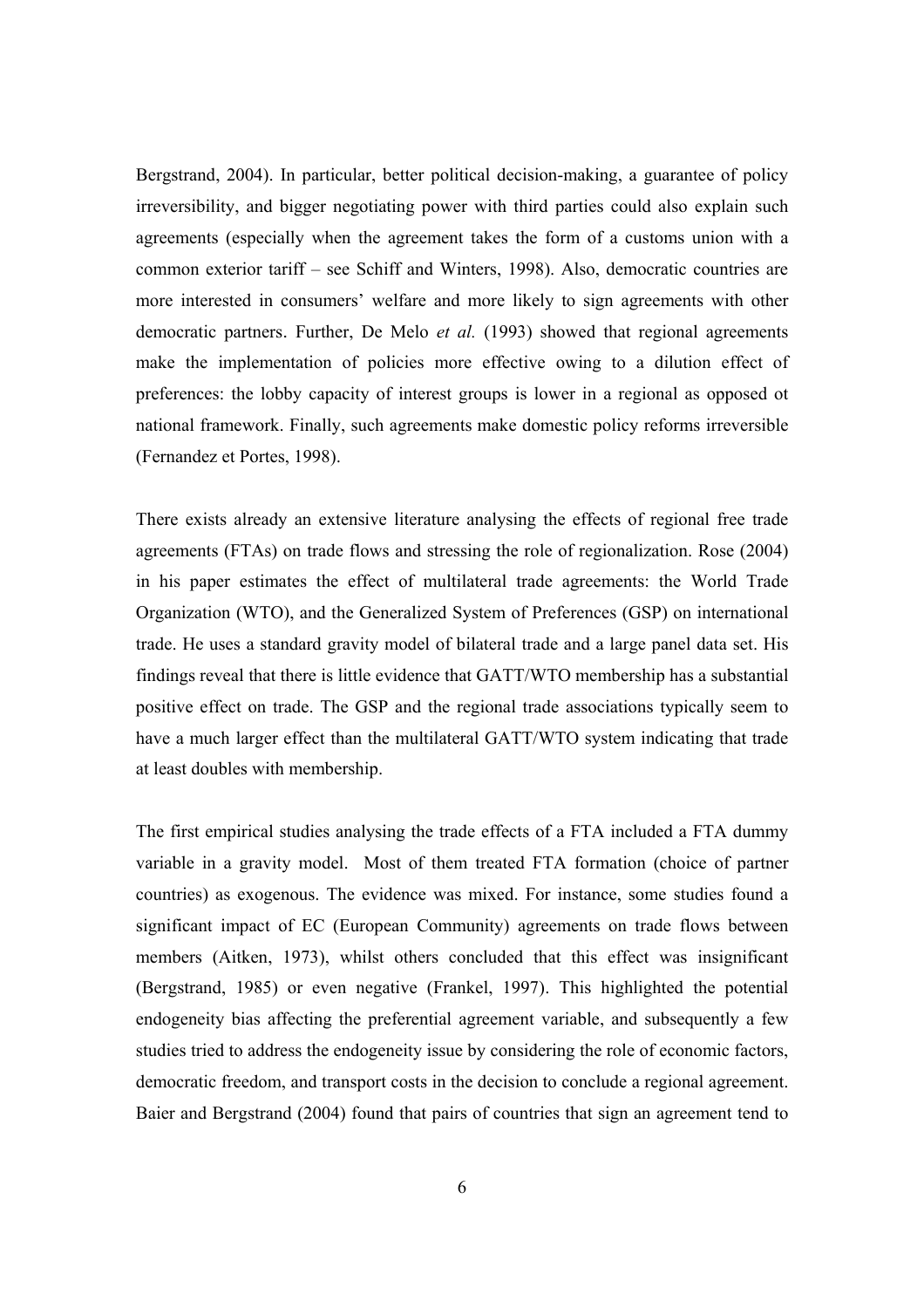share common economic characteristics, which results in net trade creation and welfare growth. Magee (2003) measured the effects of preferential agreements on trade volumes treating FTAs as endogenous, estimating a system of simultaneous equations with 2SLS. He found that it is likely that two countries will sign an agreement if they are closer geographically, are similar in size and are both democracies.

Ghosh and Yamarik (2004) tried to test the robustness of the regional agreement effect by using cross-section data. They concluded that its effect may be over- or underestimated owing to the potential endogeneity of this variable. These findings were confirmed by Baier and Bergstrand (2007), who pointed out that the regional agreement variable is not exogenous and the estimation of a gravity model using cross-section data for investigating the quantitative effect of this variable on trade flows can be biased because of unobservable heterogeneity or/and omitted variables. The bias resulting from not considering this variable as endogenous is an important issue; it can be the consequence of omitted variables that can be correlated with the regional agreement variable. Panel data (fixed effects) methods were shown to be suitable to take endogeneity into account. Given the theoretical and empirical literature presented above concerning the FTA formation**,** we now focus on the specific conditions which determined the association of the CEEC-4 with the EU-15. The European Union enlargement to include the CEEC countries was one of the Nice Summit challenges. This enlargement has contributed to overcoming the artificial division of Europe, and has finally given the CEEC countries, which have always been part of Europe, a chance to participate in the European project.

The collapse of the COMECON (Council for Mutual Economic Assistance) put an end to trade on the basis of planned exchanges, and to major industrial projects and/or cooperation contracts based on production complementarity without considering demand and supply. It has led to major transformations with the introduction of a market economy, reintegration of the CEEC into the European economy, and changes in the geography of the European Union. On their part, the Western European countries have turned more towards the CEEC countries, a dynamic and accessible market. Both trade reorientation and EU enlargement have led to the signing of association agreements, the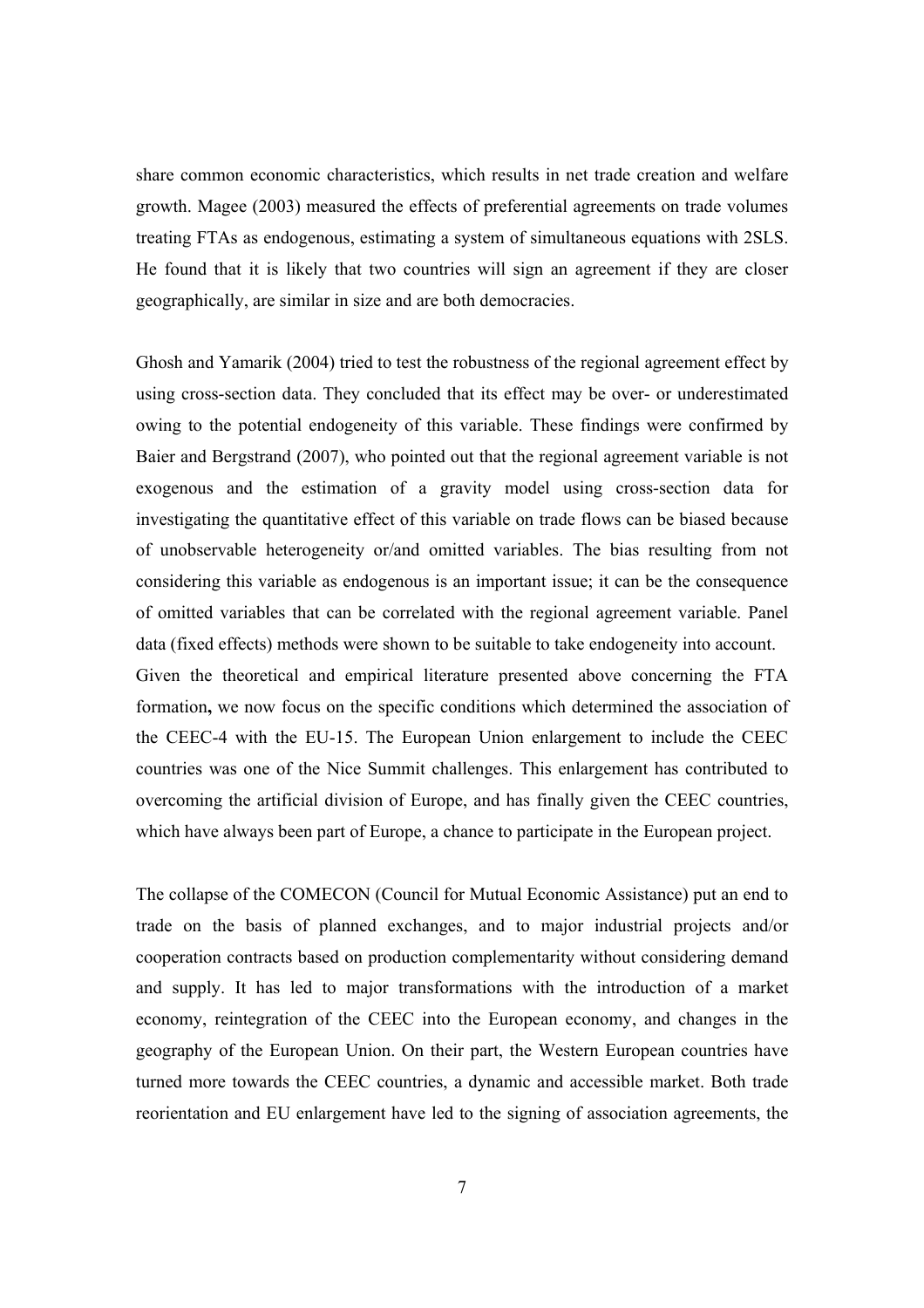first step towards integration. In fact, the ultimate goal of the agreements is the accession of these countries. Despite the similar framework and structure of the agreements, allowance has been made for differences across countries, especially in terms of free trade, financial cooperation and sectoral policies.

In conclusion, in the context of the EU enlargement, the economic and political transition of the CEECs to a market economy and towards a democratic system and the geographical proximity to the EU-15 core represent important factors that determine the signing of association agreements. Even if the literature indicates the importance of economic size in the FTA formation, in this case we can see the existence of differences in factor endowment between the EU and the CEEC which can generate trade flows based on comparative advantage, and therefore increase the wealth. As international trade is one of the factors driving economic growth, we are interested in examining the effects on trade of FTAs between the CEEC-4 and the EU-15.

#### **3. Trade Flow Effects of FTAs: The Gravity Model**

Our theoretical framework to examine the trade flows effects of FTAs (treating association agreements as endogenous) is the gravity model  $\delta$ , in which trade flows from country *i* to country *j* are a function of the supply of the exporter country and of the demand of the importer country and trade barriers. In other words, national incomes of two countries, transport costs (transaction costs) and regional agreements are the basic determinants of trade.

Initially inspired by Newton's gravity law, gravity models have become essential tools in the analysis of the effects of regional agreements on trade flows. The first applications were rather intuitive, without great theoretical claims. These included the contributions of Tinbergen (1962) and Pöyhönen (1963). But these studies were criticised for their lack of robust theoretical foundations. Subsequently, new international trade theory provided

<sup>&</sup>lt;sup>8</sup> The popularity of the gravity model is highlighted by Eichengreen and Irwin (1995) who consider it "the workhorse for empirical studies of regional integration".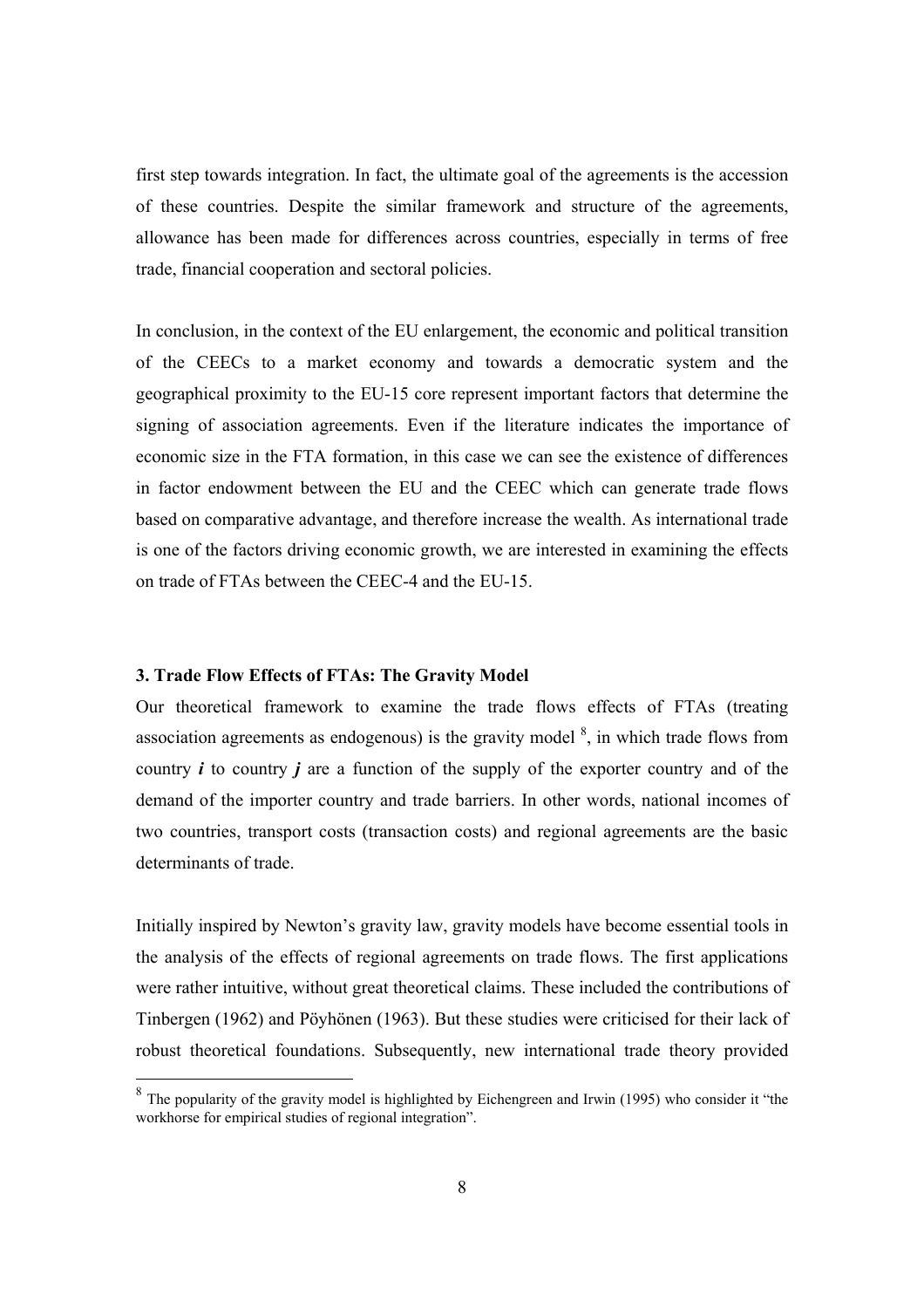theoretical justifications for these models in terms of increasing returns of scale, imperfect competition and geography (transport costs).

Linnemann (1966) proposed a gravity model derived from a Walrasian, general equilibrium model. He explained exports of country *i* to country *j* in terms of the interaction of three factors: potential supply of exports of country *i*, potential demand of imports from the country *j* and a factor representing trade barriers. Potential export supply is a positive function of the exporting country's income level and can also be interpreted as a proxy for product variety. Potential import demand is a positive function of the importing country's income level. Barriers to trade are a negative function of trade costs, transport costs, tariffs. The model takes the following form:

$$
X_{ij} = e^{\beta_0} Y_i^{\beta_1} N_i^{-\beta_2} Y_j^{\beta_3} N_j^{-\beta_4} D_{ij}^{-\beta_5} e^{-\sum_{k} y^k P_{kij}}
$$
(1)

where **Y** represents country income, **N** represents the population, **D** is the geographical distance and  $P_k$  includes dummy variables. Anderson (1979), Bergstrand (1985) and Helpman and Krugman (1985) provided further theoretical justifications for this model.

This equation was extended by Bergstrand (1989) by including per capita income, which is an indicator of demand sophistication (demand for luxury versus necessity goods):

$$
X_{ij} = e^{\beta_0} Y_i^{\beta_1} \left( \frac{Y_i}{N_i} \right)^{-\beta_2} Y_j^{\beta_3} \left( \frac{Y_j}{N_j} \right)^{-\beta_4} D_{ij}^{-\beta_5} e^{-\sum_{k} Y^k P_{kj}}
$$

where  $X_{ij}$  represents exports of country *i* to country *j*,  $\beta_0$  is the intercept,  $Y_i$  and  $Y_j$  are the GDP of country *i* and *j* respectively,  $(Y_i/N_i)$  and  $(Y_i/N_i)$  stand for GDP per capita of country  $i$  and  $j$  respectively,  $D_{ij}$  represents the geographical distance between the economic centers of two partners,  $P_{kij}$  stands for other variables such as common language and historical bonds.

#### **4. Econometric Issues**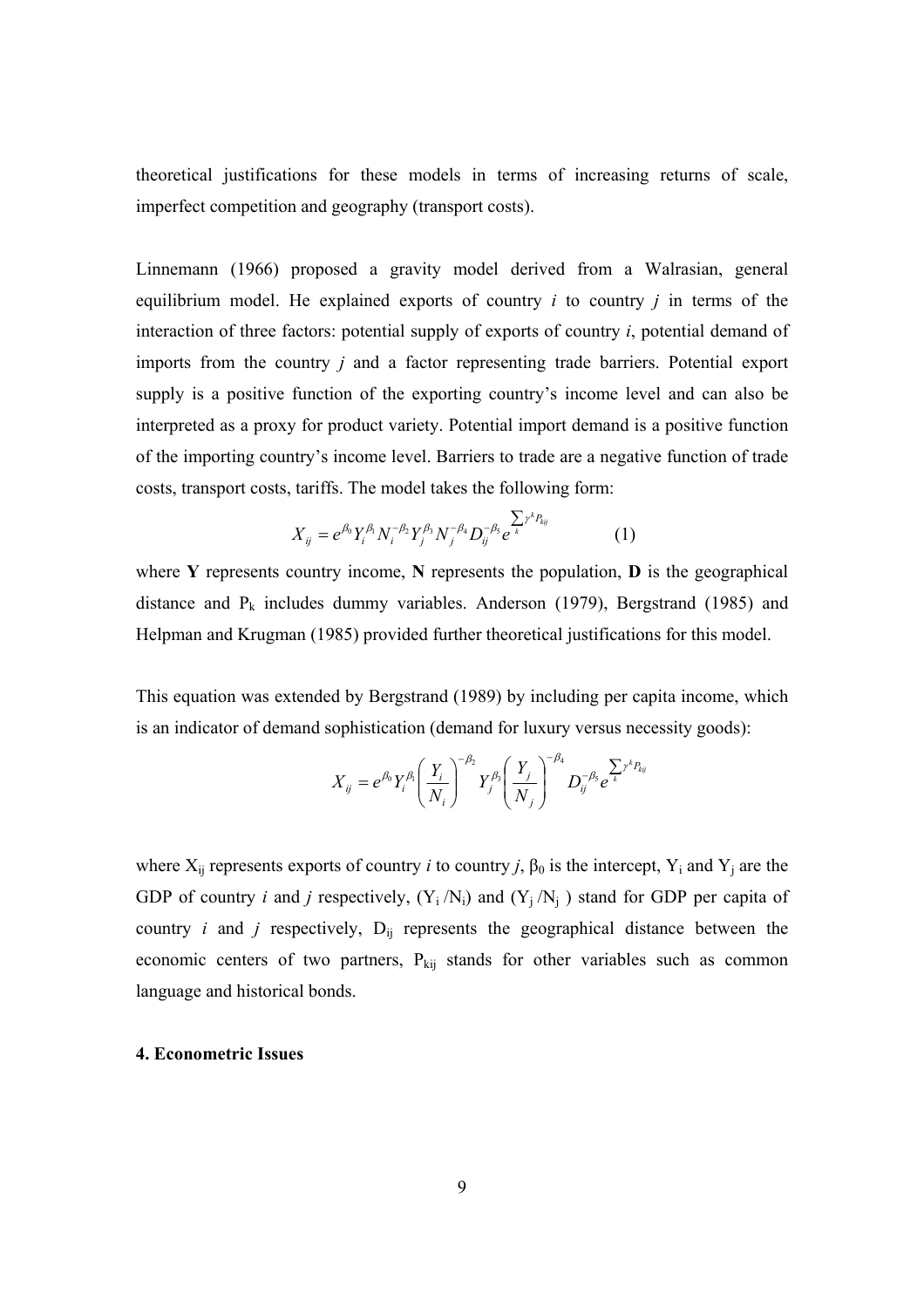The regionalism issue was most frequently examined using a gravity model including a dummy variable for regional agreements<sup>9</sup>. Most studies estimating a gravity model applied the ordinary least square (OLS) method to cross-section data. Recently several papers have argued that standard cross-section methods lead to biased results because they do not account for heterogeneity. For instance, the impact of historical, cultural and linguistic links on trade flows is difficult to quantify. On the other hand, the potential sources of endogeneity bias in gravity model estimations fall under three categories: omitted variables, simultaneity, and measurement error (see Wooldridge, 2002).

Matyas (1997) points out that the cross-section approach is affected by misspecification and suggests that the gravity model should be specified as a "three – way model" with exporter, importer and time effects (random or fixed ones). Egger (2000) argues that panel data methods are the most appropriate for disentangling time-invariant and countryspecific effects. Egger and Pfaffermayr (2003) underline that the omission of specific effects for country pairs can bias the estimated coefficients. An alternative solution is to use an estimator to control bilateral specific effects as in a fixed effect model (FEM) or in a random effect model (REM). The advantage of the former is that it allows for unobserved or misspecified factors that simultaneously explain the trade volume between two countries and lead to unbiased and efficient results<sup>10</sup>. The choice of the method (FEM or REM) is determined by economic and econometric considerations. From an economic point of view, there are unobservable time-invariant random variables, difficult to be quantified, which may simultaneously influence some explanatory variables and trade volume. From an econometric point of view, the inclusion of fixed effects is preferable to random effects because the rejection of the null assumption of no correlation between the unobservable characteristics and explanatory variables is less plausible (see Baier and Bergstrand 2007).

 $9$  Baldwin (1994), Frankel (1997), Soloaga and Winters (2001), Glick and Rose (2002), Rault and al. (2007), Carrere (2006)

 $10$  Egger (2000), Egger (2002)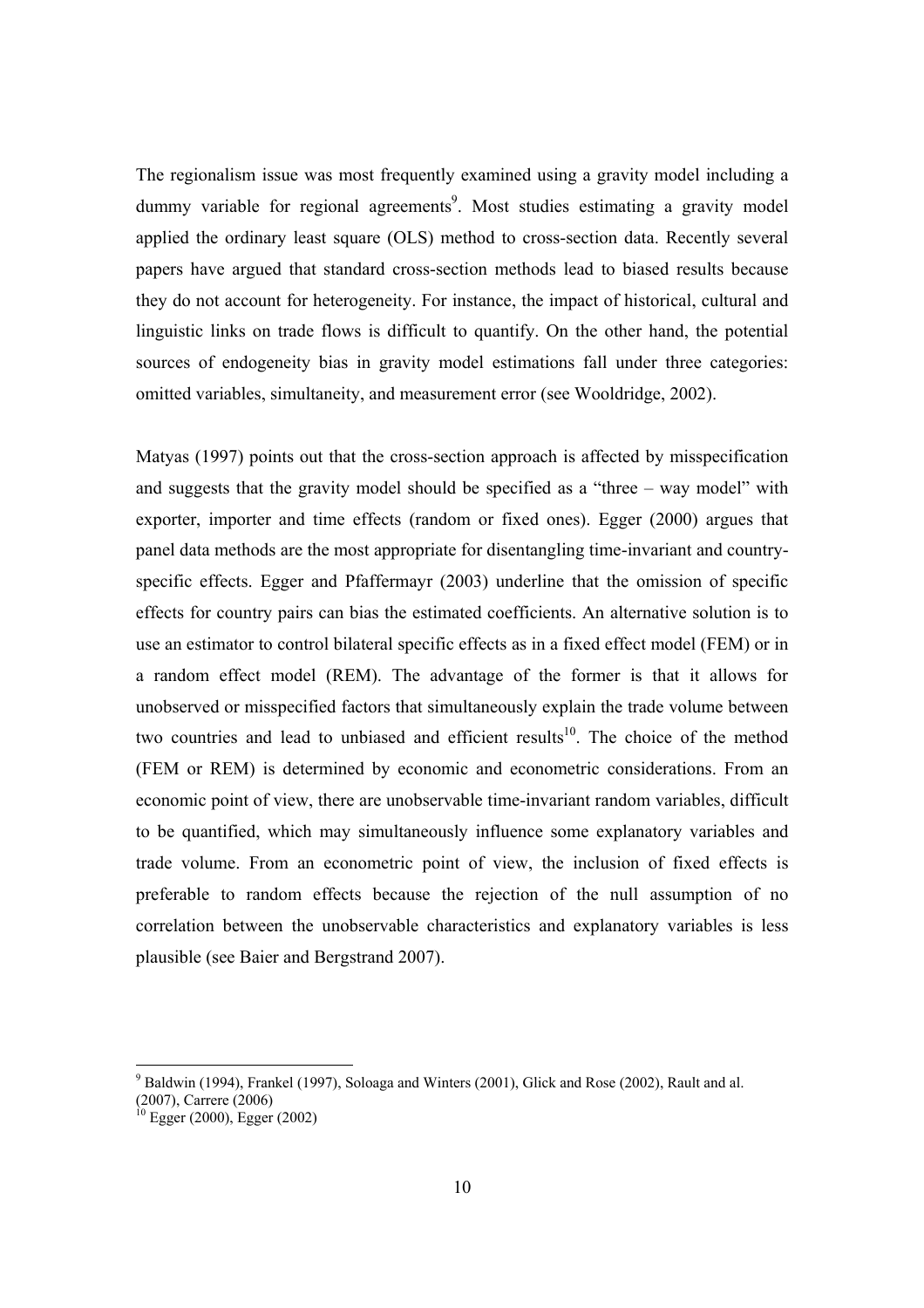Another method which has gained considerable acceptance among economists (see Egger and Pfaffermayr, 2004) is the Hausman-Taylor's panel one incorporating time-invariant variables correlated with bilateral specific effects (see, for instance, Hausman-Taylor, 1981; Wooldridge, 2002; Hsiao, 2003). Plümper and Troeger (2004) have proposed a more efficient method called "the fixed effect vector decomposition (FEVD)" to accommodate time-invariant variables. Using Monte Carlo simulations they compared the performance of the FEVD method to some other existing techniques, such as the fixed effects, or random effects, or Hausman-Taylor method. Their results indicate that the most reliable technique for small samples is FEVD if time-invariant variables and the other variables are correlated with specific effects, which is likely to be the case in our study. Consequently, we use this technique for the empirical analysis.

Next we provide more details of the alternative methods mentioned above, i.e. random effect estimator (REM), fixed effect estimator (FEM) and fixed effect vector decomposition (FEVD).

#### **4.1 Within Estimator and Random Estimator (FEM and REM)**

In the presence of correlation of the unobserved characteristics with some of the explanatory variables the random effect estimator leads to biased and inconsistent estimates of the parameters. To eliminate this correlation it is possible to use a traditional method called "within estimator or fixed effect estimator" which consists in transforming the data into deviations from individual means. In this case, even if there is correlation between unobserved characteristics and some explanatory variables, the within estimator provides unbiased and consistent results.

The fixed effect model can be written as

$$
y_{it} = \sum_{k=1}^{K} \beta_k x_{itk} + \alpha_i + u_{it}, t = 1, 2, ..., T, k = 1, 2, K \text{ regressors, } i = 1, 2, N \text{ individuals}
$$
 (2)

where  $\alpha_i$  denotes individual effects fixed over time and  $u_{it}$  is the disturbance term.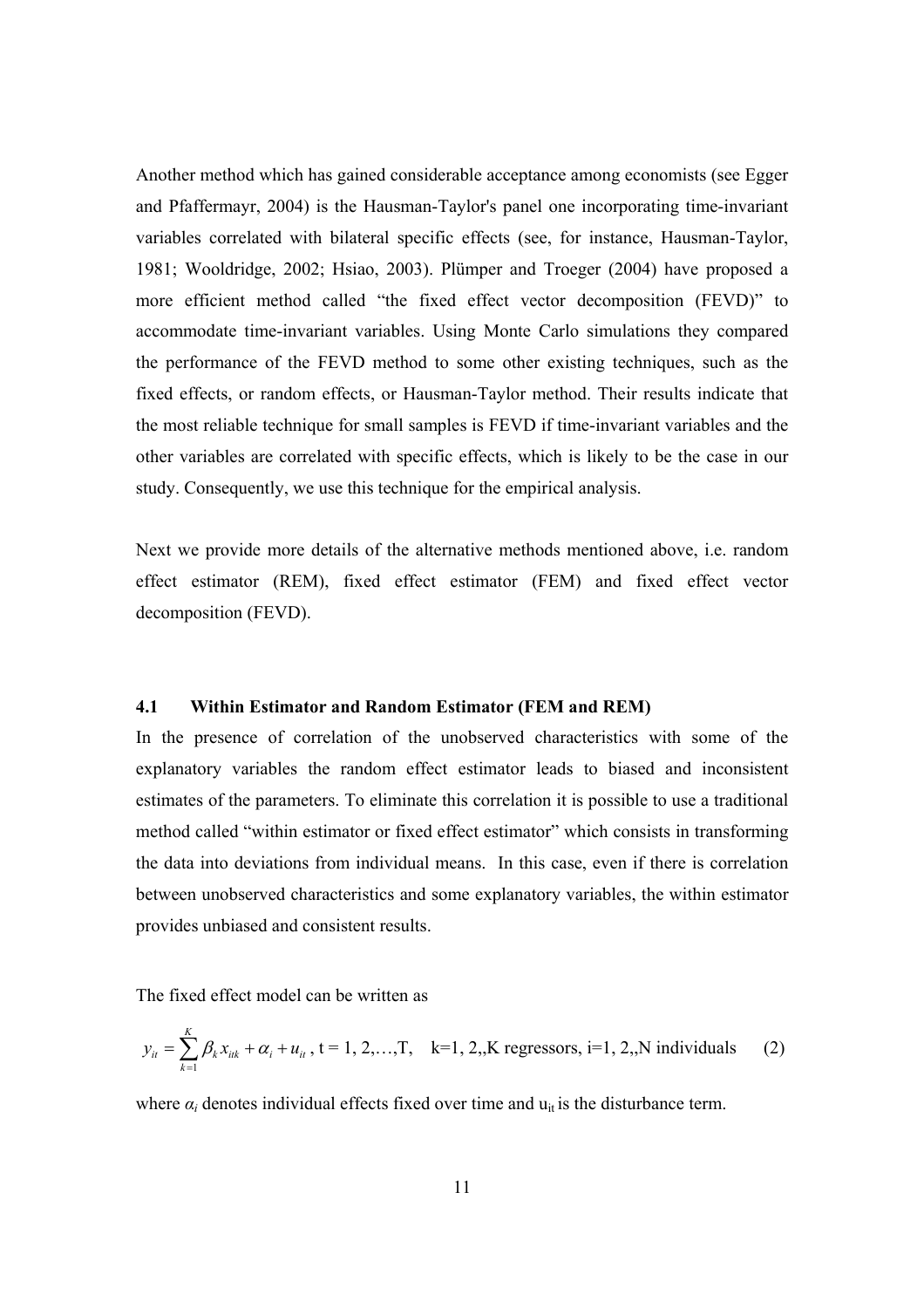If we substract from (2) the average over time of (2) we obtain the fixed effects transformation as:

$$
y_{it} - \overline{y}_i = \sum_{k=1}^{K} \beta_k (x_{itk} - \overline{x}_{ik}) + (u_{it} - \overline{u}_i)
$$
 (3)

In the fixed effect transformation, the unobserved effect,  $\alpha_i$ , disappears, which yields unbiased and consistent results.

The random model has the same form as before,

$$
Y_{it} = \hat{a}_0 + \hat{a}_1 x_{it1} + \hat{a}_2 x_{it2} \dots \dots \dots \dots \dots \dots + \hat{a}_k x_{itk} + \hat{a}_i + u_{it} \tag{4}
$$

where an intercept is included so that the unobserved effect,  $\acute{a}_{i}$ , has a zero mean. Equation (4) becomes a random effect model when we assume that the unobserved effect  $\dot{a}_i$  is uncorrelated with each explanatory variable:

$$
Cov(x_{itk}, \, \acute{a}_i) = 0, \, t = 1, 2, \dots, T; \, j = 1, 2, \dots, k. \qquad (5)
$$

The Hausman  $\chi^2$  test consists in testing the null hypothesis of no correlation between unobserved characteristics and some explanatory variables and allows us to make a choice between random estimator and within estimator. The *within* estimator has however two important limits:

- it may not estimate the time-invariant variables that are eliminated by data transformation;

- the fixed effect estimator ignores variations across individuals. The individual's specificities can be correlated or not with the explanatory variable. In traditional methods these correlated variables are replaced with instrumental variables uncorrelated to unobservable characteristics.

#### **4.2. Fixed Effect Vector Decomposition (FEVD)**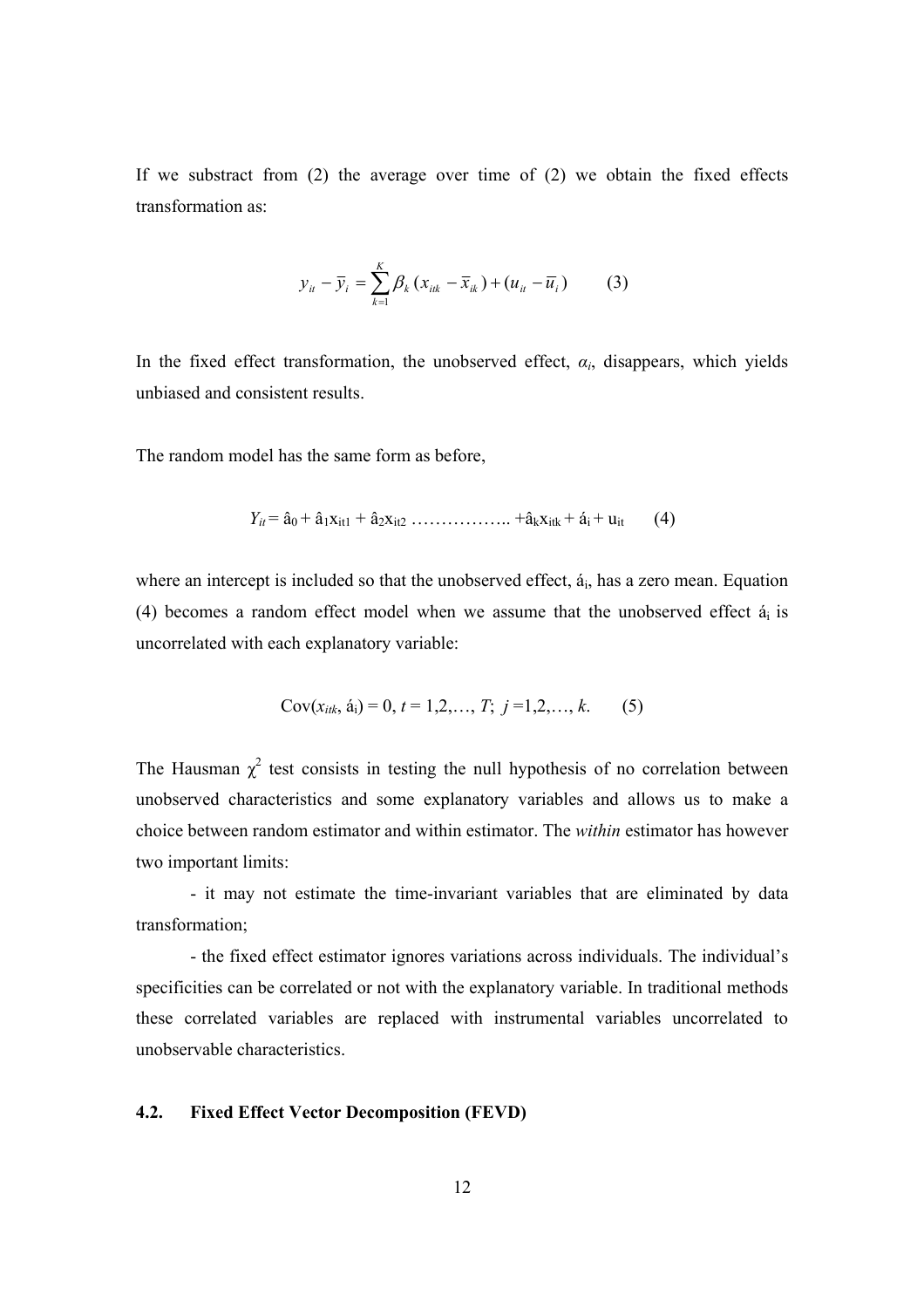Plümper and Troeger (2004) suggest an alternative to the estimation of time-invariant variables in the presence of unit effects, namely the model discussed in Hsiao (2003). It is known that unit fixed effects are a vector of the mean effect of omitted variables, including the effect of time-invariant variables. It is therefore possible to regress the unit effects on the time-invariant variables to obtain approximate estimates for invariant variables. Plümper and Troeger (2004) propose a three-stage estimator, where the second stage only aims at the identification of the unobserved parts of the unit effects, and then uses the unexplained part to obtain unbiased pooled OLS (POLS) estimates of the timevarying and time-invariant variables only in the third stage. The unit effect vector is decomposed into two parts: a part explained by time-invariant variables and an unexplainable part (the error term). The model proposed by Plümper and Troeger (2004) yields unbiased and consistent estimates of the effect of time-varying variable and unbiased for time-invariant variables if the unexplained part of unit effects is uncorrelated with time-invariant variables.

 This model has the robustness of fixed effect model and allows for the correlation between the time-variant explanatory variables and the unobserved individual effects. In brief, the fixed effect vector decomposition (FEVD) proposed by Plümper and Troeger (2004) involves the three following steps:

- $\triangleright$  estimation of the unit fixed effects by the FEM excluding the time-invariant explanatory variables;
- $\triangleright$  regression of the fixed effect vector on the time-invariant variables of the original model (by OLS);

 $\triangleright$  re-estimation of the original model by POLS, including all time-variant explanatory variables, time-invariant variables and the unexplained part of the fixed effect vector. The third stage is required to control for multicollinearity and to adjust the degrees of freedom $^{11}$ .

A general form of regression equation can be written as :

<sup>&</sup>lt;sup>11</sup> The program STATA proposed by the authors executes all three steps and adjusts the variancecovariance matrix. Options like AR (1) error-correction and robust variance-covariance matrix are allowed.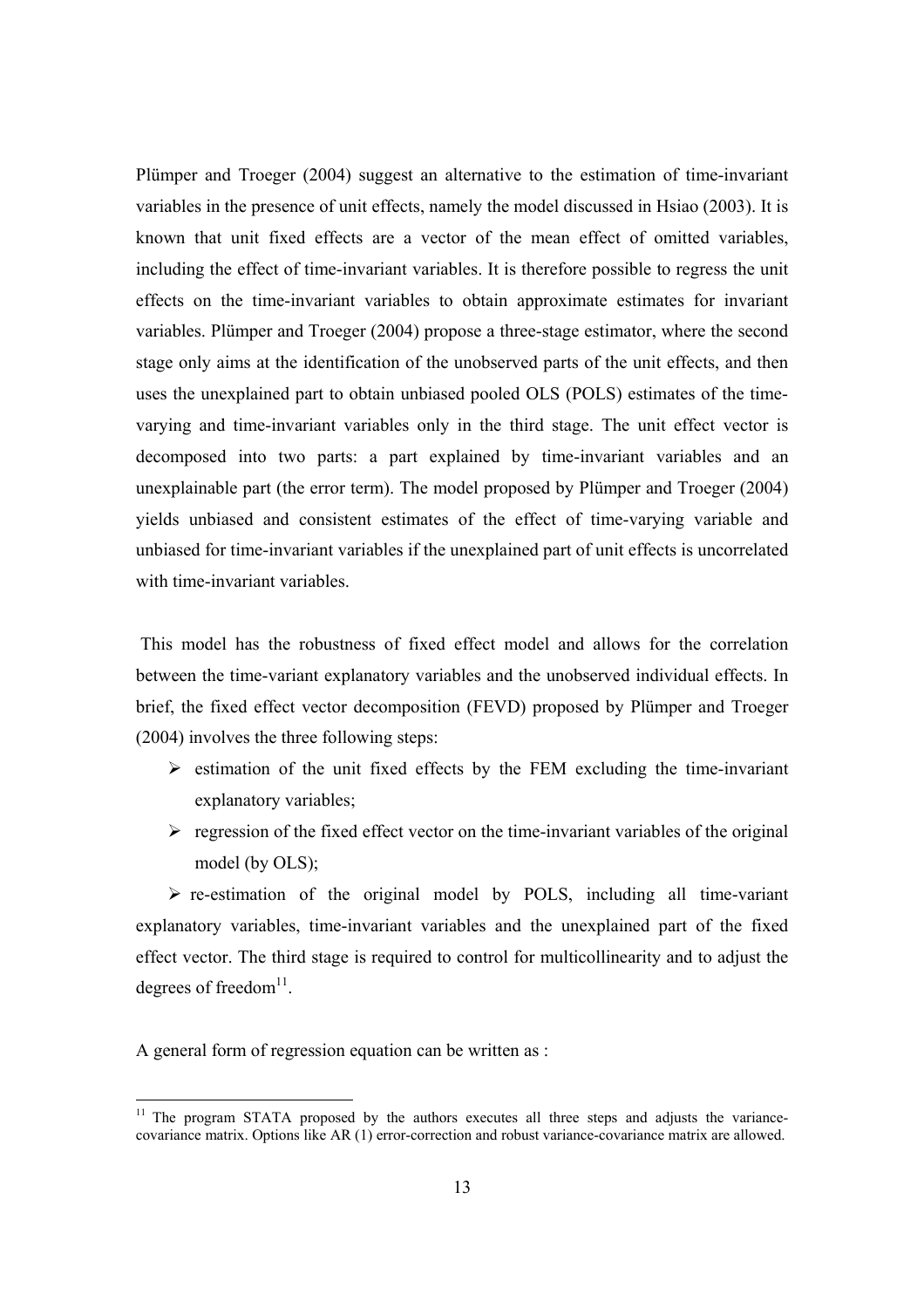$$
y_{it} = \alpha + \beta X_{it} + \gamma Z_i + \varepsilon_{it} \quad (8)
$$

where :

 $\beta X_{it}$  = time-variant variable vector;

 $\gamma Z_i$  = time-invariant variable vector;

 $\varepsilon_{it}$  = normal distributed error component;

In the presence of unobserved time-invariant variables the equation (8) can be written as

$$
y_{it} = \alpha + \beta X_{it} + \gamma Z_i + u_i + \varepsilon_{it} \quad (9)
$$

where  $u_i$  = unobserved time-invariant variable whose unobserved effects are a random variable rather than an estimated parameter.

The FEVD approach is implemented as follows.

#### **First step**

Recall the data generating process of equation (8). The *within* estimator quasi de-means the data and removes the individual effects ui:

$$
y_{it} - \overline{y}_i = \beta_k \sum_{k=1}^K (x_{kit} - \overline{x}_{ki}) + \varepsilon_{it} - \overline{\varepsilon}_i \equiv \widetilde{y}_{it} = \beta_k \sum_{k=1}^K \widetilde{x}_{ki} + \widetilde{\varepsilon}_{it}
$$
 (10)

The variance not used by the fixed effect estimator is most important.

The unit effects are explained by:

$$
\hat{u}_i = \overline{y}_i - \hat{\beta}_k^{FEM} \sum_{k=1}^K \overline{x}_{kit} = \hat{\alpha} + \gamma_j \sum_{j=1}^J z_{ji} + \eta_i + \overline{\hat{\varepsilon}}_i \quad (11)
$$

where :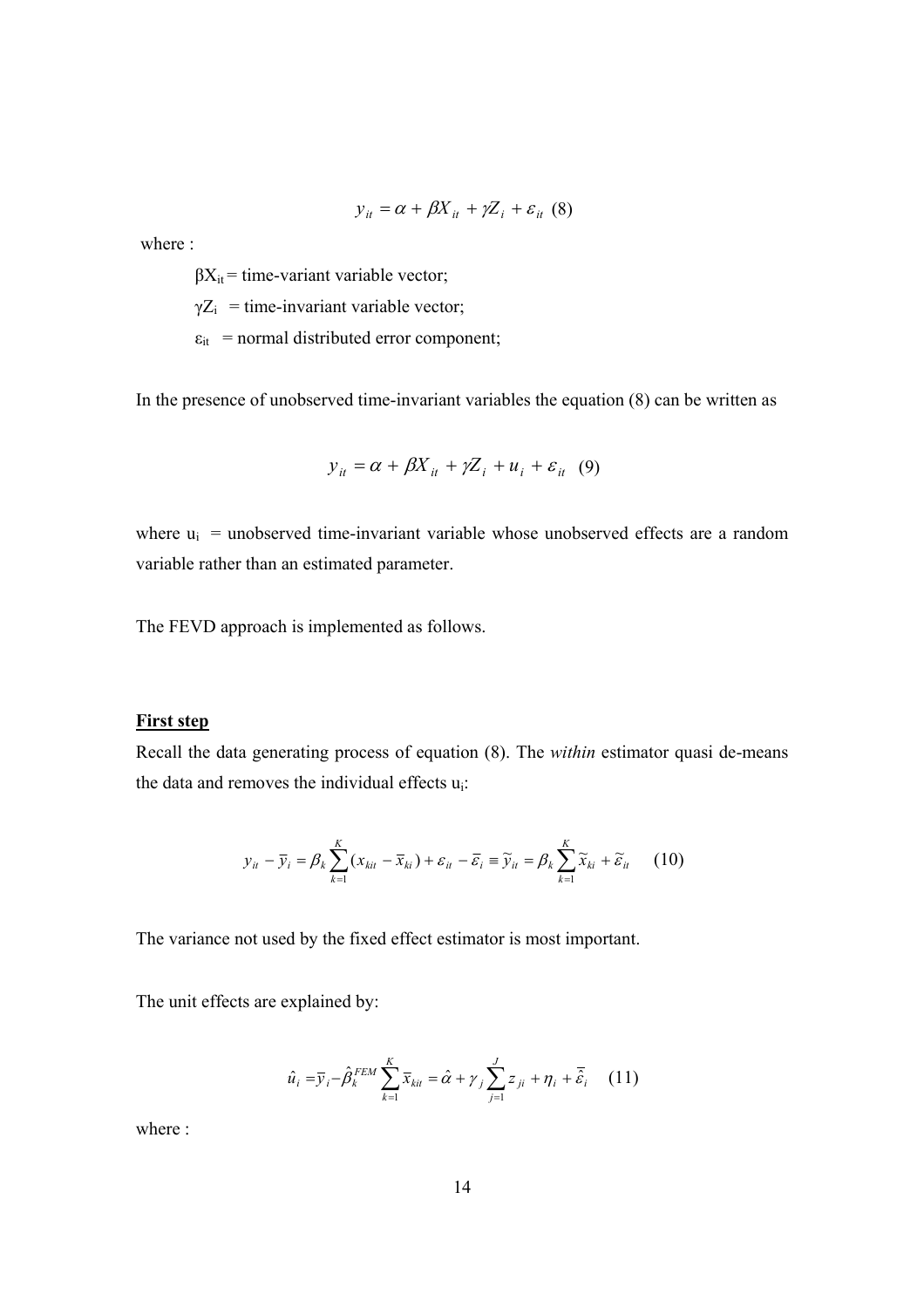$\eta_i$  is the unexplained part of the unit effects and  $\bar{\varepsilon}_i$  are the average unit means of the FEM estimation (indicating panel heteroskedasticity if  $\bar{\varepsilon}_i \neq 0$ )

#### **Second step**

Given equation (11), it is simple to regress the  $\hat{u}_i$  on the z-variables.

$$
\hat{u}_i = \omega + \gamma_j \sum_{j=1}^J z_{ji} + \eta_i
$$
 and  $\hat{\eta}_i = \hat{u}_i - \omega - \gamma_j \sum_{j=1}^J z_{ji}$  (12)

where  $\omega$  is the intercept of the stage 2 equation and  $\eta_i$  is the unexplained part of the unit effects as in equation (11). Equations (11) and (12) show that the exclusion of variables that are simultaneously correlated with the unit-effects  $\hat{u}_i$  and the time-invariant variables  $z_i$  lead to biased estimates. In other words, the estimates are unbiased only if  $\eta_i$  $\approx$  0 for all *i* or if E(  $z_i | \eta_i$  )=E( $z_i$ ) = 0.

#### **Third step**

The full model is rerun without the unit effects but including the decomposed unit fixed effect vectors comprising  $\hat{\eta}_i$  obtained in step 2. The third step is estimated by pooled OLS (or Prais-Winston in the presence of serial correlation).

$$
y_{it} = \alpha + \beta_k \sum_{k=1}^{K} x_{kit} + \gamma_j \sum_{j=1}^{J} z_{ji} + \hat{\eta}_i + \varepsilon_{it} (13)
$$

By construction,  $\hat{\eta}_i$  is no longer correlated with the vector of the z's.

By including the error term of step 2 it is possible to account for individual specific effects that cannot be observed. The coefficient of  $\hat{\eta}_i$  is either equal to 1.0 or at least close to 1.0 (by accounting for serial correlation or panel heteroskedasticity) in step 3. Estimating stage 3 by pooled OLS further requires that heteroskedasticity and serial correlation must be eliminated beforehand.

At least in theory this method has three obvious advantages (see Plümper and Troeger, 2004):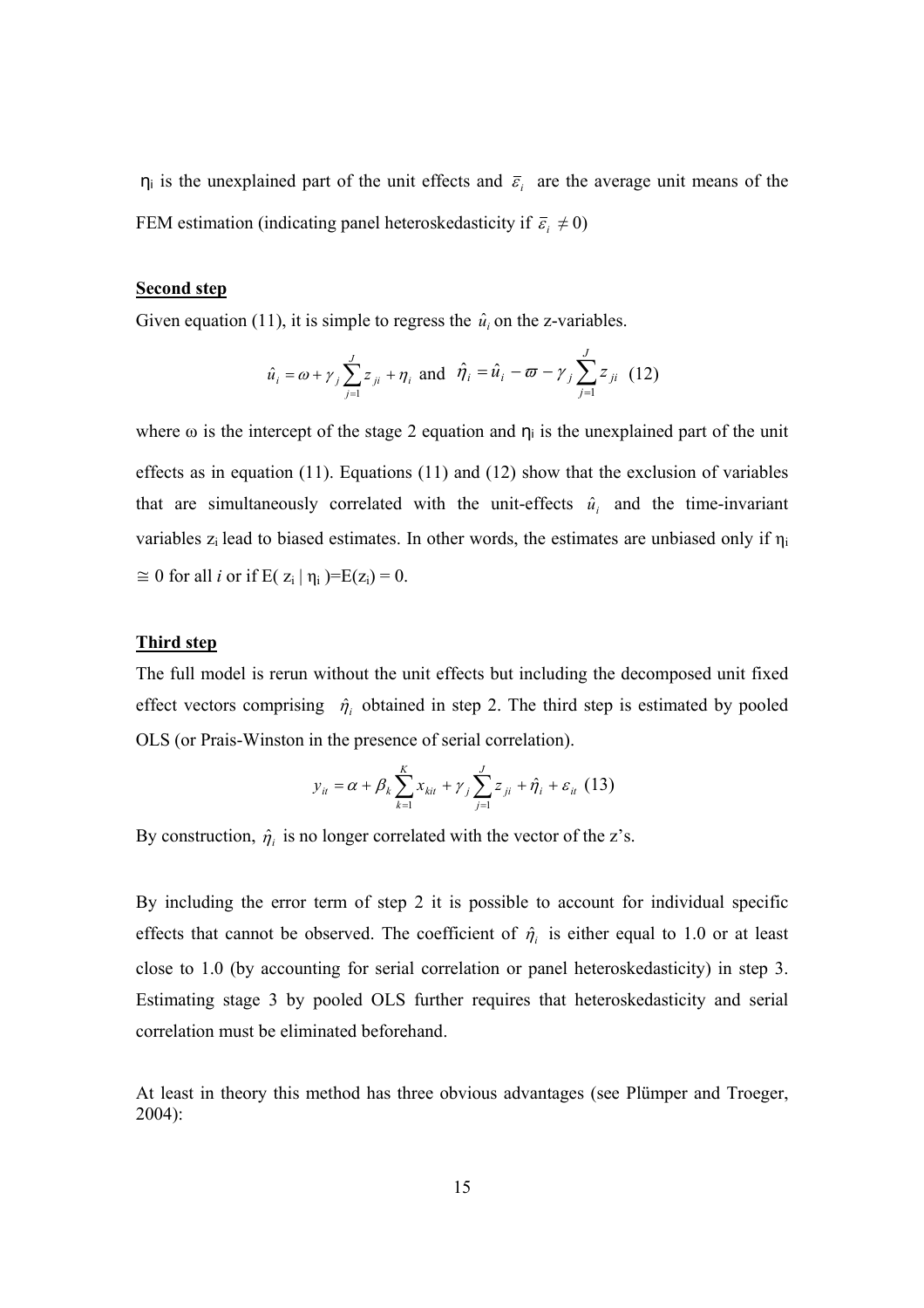a) the fixed effect vector decomposition does not require prior knowledge of the correlation between time-variant explanatory variables and unit specific effects, b) the estimator relies on the robustness of the within-transformation and does not need to meet the orthogonality assumptions (for time-variant variables) of random effects, c) *FEVD* estimator maintains the efficiency of POLS.

Essentially FEVD produces unbiased estimates of time-varying variables, regardless of whether they are correlated with unit effects or not, and unbiased estimates of timeinvariant variables that are not correlated. The estimated coefficients of the timeinvariable variables correlated with unit effects, however, suffer from omitted variable bias. To summarise, FEVD produces less biased and more efficient coefficients. The main advantages of FEVD come from its lack of bias in estimating the coefficients of time-variant variables that are correlated with unit-effects.

#### **5. Empirical Analysis**

#### **5.1 The Econometric Strategy**

The econometric model we adopt in order to identify and to quantify the impact of the association agreement on trade flows between the EU-15 and CEEC-4 countries was chosen taking into account our sample of data, the potential endogeneity of the variables, the existence of unobservable bilateral characteristics which might or might not be correlated with the explanatory variables, and multicollinearity.

Our econometric specification is the following:

 $\alpha_6 S t p_{it} + \alpha_7 L l k_{ij} + \alpha_8 A c c_{ijt} + u_{ij} + \theta_t + \varepsilon_{ijt} (i = 1, \dots N; t = 1, \dots T)$  $log(Y_{ijt}) = \alpha_0 + \alpha_1 log(GDP_{it}) + \alpha_2 log(GDP_{jt}) + \alpha_3 log(GDPC_{it}) + \alpha_4 log(GDPC_{jt}) + \alpha_5 log(Dist_{tj}) +$  (14)

In this specification, the average value of bilateral trade  $(Y_{ijt})$  is the dependent variable. The explanatory variables used are the gross domestic product of the two partners (GDP<sub>it</sub>), (GDP<sub>it</sub>), geographic distance (Dist<sub>ij</sub>), income per capita (GDPC<sub>it,</sub> GDPC<sub>jt</sub>), political stability (Stp), landlocked countries (Llk) and the dichotomous variable association agreement (Acc<sub>iit</sub>).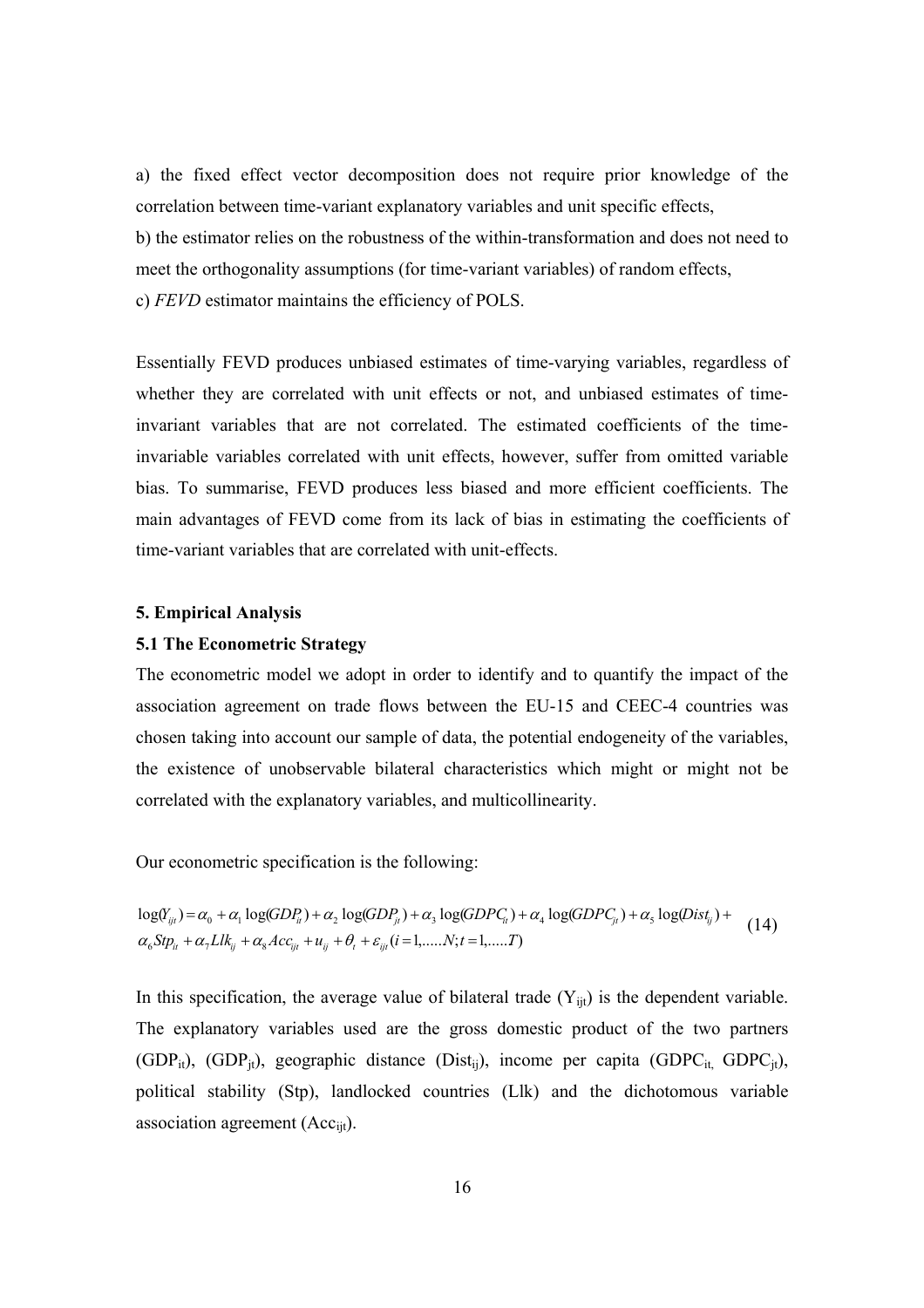The notation is the following:

- Yijt denotes the average value of bilateral trade between countries *i* and *j* at time *t*  with  $i \neq j$  (millions of dollars);
- $\bullet$   $\alpha_0$  is the intercept;
- GDP<sub>it</sub>, GDP<sub>it</sub> represent the Gross Domestic Product of country *i* and country *j* (millions of dollars);
- GDP<sub>it</sub>/N<sub>it</sub>, GDP<sub>it</sub>/N<sub>it</sub> are the GDP per capita of country *i* and country *j*
- Dist<sub>ij</sub> represents the distance between country  $i$  and country  $j$  (kilometers);
- Accijt is a dummy variable that is equal to 1 if country *i* and country *j* have concluded a regional agreement at time t, and zero otherwise;
- Stp<sub>ijt</sub> is a dummy variable which is equal to 1 if country has political stability and zero otherwise;
- Ll $k_{ii}$  is a dummy variable representing the number of landlocked countries in the country  $-pair (0, 1 or 2)$ .
- $u_{ii}$  is a bilateral specific effect  $(i = 1, 2, \ldots, N, j = 1, 2, \ldots, M)$ ;
- $\cdot$   $\theta_t$  is a time specific effect (t = 1,.....T);
- $\bullet$   $\varepsilon$ <sub>ijt</sub> is the disturbance term, which is assumed to be normally distributed with a zero mean and a constant variance for all observations and to be uncorrelated.

To assess the robustness of our results on the effects of FTAs we include in our sample a control group of countries, specifically Belarus, the Russian Federation and Ukraine, *i.e.* three countries, which belonged in the past to the Communist bloc and have then introduced market reforms but did not sign a FTA with the EU. More precisely, we test whether the association dummy is still significant if one considers the period where all CEEC-4 have an Acc<sub>iit</sub> dummy of 1 and where additional countries that did not sign an FTA are added to the estimation sample with an  $Acc_{\text{lit}}$  dummy of 0. The  $Acc_{\text{lit}}$  dummy variable measures the impact of the association agreement on trade between members. The estimated equation is the same as  $(14)$  with the Acc<sub>ijt</sub> dummy now defined as explained above.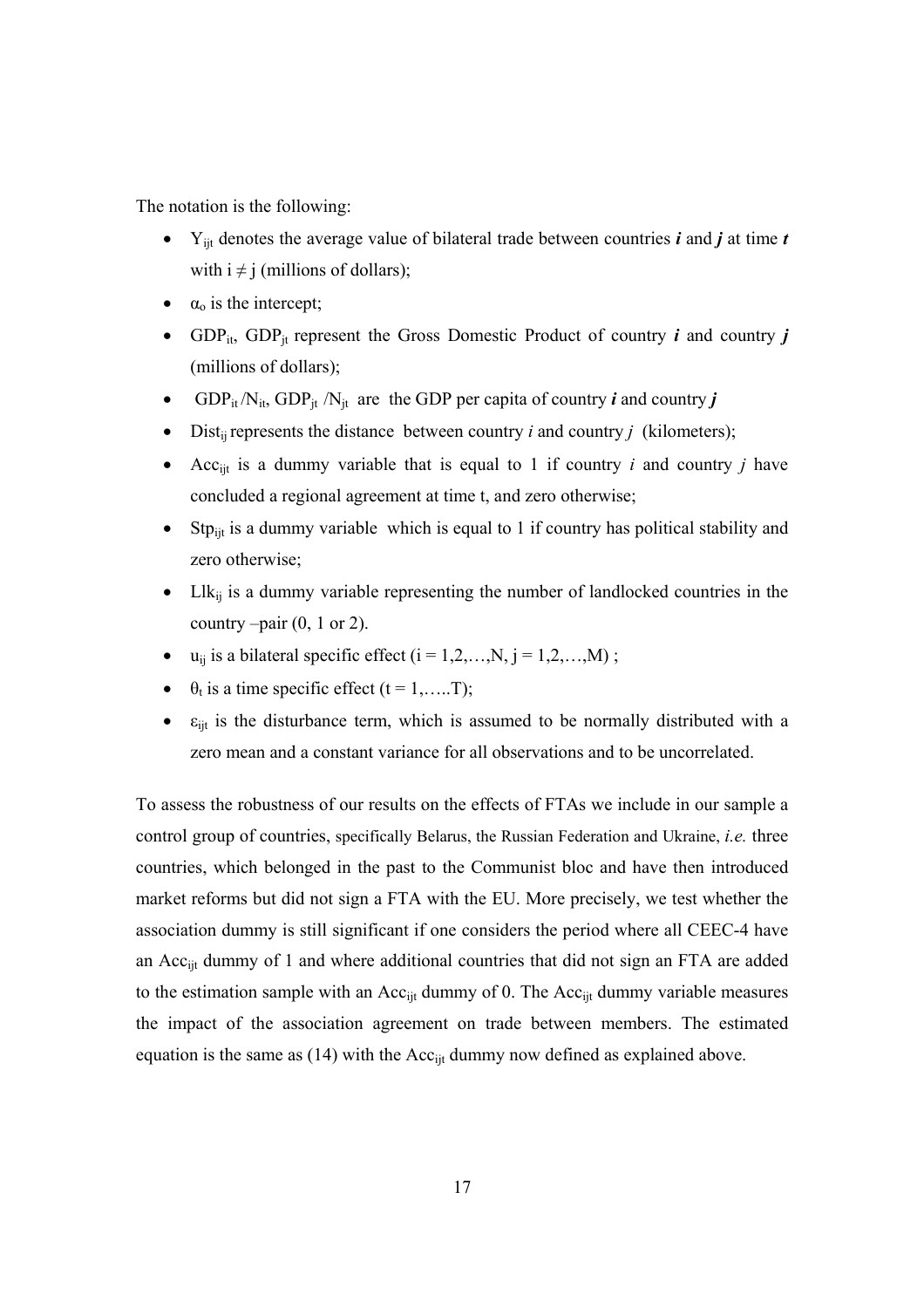Another possible way of checking robustness is to make a comparison between growth in trade between the EU and the countries that signed a FTA (i.e., the CEEC-4) and some others that did not (here Belarus, the Russian Federation and Ukraine). For this purpose, we introduce in equation (14) two dummy variables<sup>12</sup>. In this case, the equation to be estimated writes as follows:

 $\alpha_6 S t p_{it} + \alpha_7 L l k_{it} + \alpha_8 A c c_{it} + A c c n_{it} + u_{it} + \theta_t + \varepsilon_{it} (i = 1, \dots, N; t = 1, \dots, T)$  $log(Y_{ijt}) = \alpha_0 + \alpha_1 log(GDP_{ii}) + \alpha_2 log(GDP_{ji}) + \alpha_3 log(GDPC_{ii}) + \alpha_4 log(GDPC_{ji}) + \alpha_5 log(Dist_{ij}) +$  (15)

where:

- Accijt is a dummy variable that is equal to 1 if country *i* and country *j* have concluded a regional agreement at time t, and zero otherwise;
- Accn<sub>ijt</sub> is a dummy variable that is equal to 1 if one country has a regional agreement and its partner-country does not at time t, and zero otherwise;

The first dummy variable measures the impact of the agreement on trade between FTA' members and the second one measures the trade effect between a member country and another which is not.

The data source is the CHELEM – French CEPII data base for GDP and population; the CEPII data base for geographic distance and Freedom House for political stability. The estimation period goes from 1987 to 2005, i.e. 19 years for a sample of  $EU-15<sup>13</sup>$  and 4 CEEC countries<sup>14</sup> for the first set of estimates. For the second we have a sample from 1991 to 2005 owing to fewer observations being available for the Russian Federation and Ukraine. We construct a panel with two dimensions: country pairs, and years.

#### **5.2 Estimation Results**

 $\overline{a}$ 

 $12$  Rose (2004) also compares trade patterns for countries in the GATT/WTO with those outside the system using two dummy variables, one to measure the trade effect if both countries are GATT/WTO and the other if one country is a member and the other is not.

<sup>&</sup>lt;sup>13</sup> EU-15: Austria, Belgium-Luxemburg, Denmark, England, Finland, France, Germany, Greece, Holland, Ireland, Italy, Portugal, Spain, Sweden.

<sup>14</sup> Bulgaria, Hungary, Poland, Romania.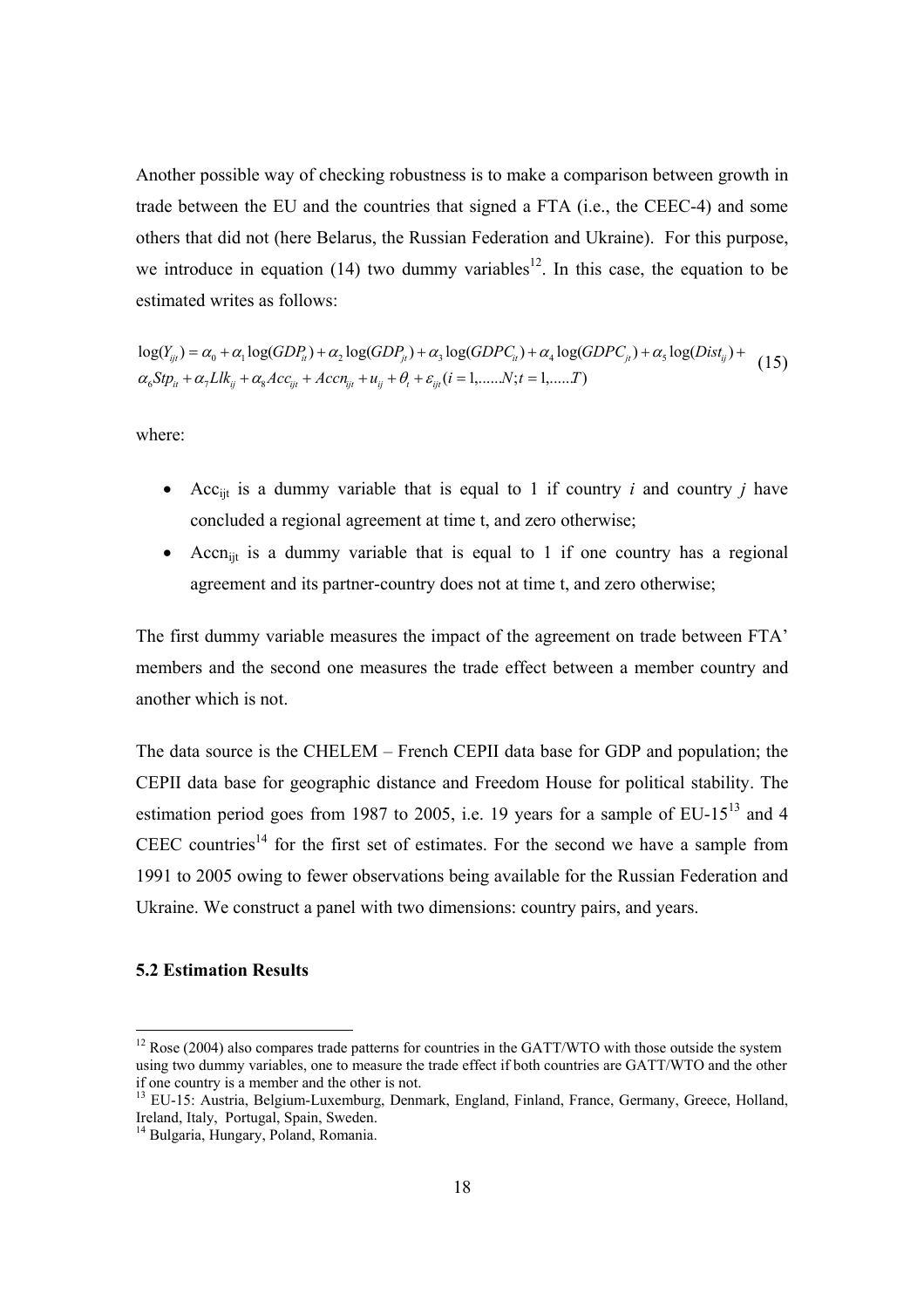This section summarises the results from the estimation of the gravity model. We used panel data techniques for eliminating the endogeneity bias, and applied different panel data econometric methods such as Fixed Effect Model (FEM), Random Effect Model (REM) and Fixed Effects Vector Decomposition (FEVD) in order to check the robustness of our estimation technique and also of our results (see Table 1, 2).

Table 1 shows the impact of FTAs on bilateral trade between EU15 and CEEC4. The aggregate estimation indicates a positive effect of the association agreement variable on trade flows, in accordance with previous studies<sup>15</sup>. This is a standard result consistent with the theory of regional integration: membership of the FTA facilitates trade exchanges between the partners. The coefficients are statistically significant and have the expected signs consistent with the gravity model: a positive effect on trade flows of country size, income per capita, political stability and association agreement, and a negative impact of geographical distance. The effect of the association agreement is positive and the estimated coefficient is 0.204 (see column 3, Table 1), which indicates that the agreement results in a  $23\%$  increase  $16$  in trade between the members. Thus, there is clear evidence that the agreement has increased trade volume between the EU-15 and CEEC-4 countries.

We assessed the robustness of our results using data for a larger group of countries (also including Belarus, the Russian Federation and Ukraine) (see column 3, Table 2). Since the FEVD method produces more robust estimates in what follows we focus on the FEDV estimates. All variables are still significant and have the expected sign, including the FTA variable. We note that in all cases the FTA variable has a positive and statistically significant effect on bilateral trade. This result is robust to the use of different estimation techniques or different samples of countries.

We also made a comparison between trade between the EU and the countries that signed a FTA (i.e., the CEEC-4) and some others that did not, and estimated for this purpose equation (15) that includes two dummy variables. Our econometric results (see Table 3)

<sup>&</sup>lt;sup>15</sup> See for instance, Soloaga and Winters (2001), Carrère (2006), Rault, Sova and Sova (2007).

 $16 \approx \exp{(0.204)}$ -1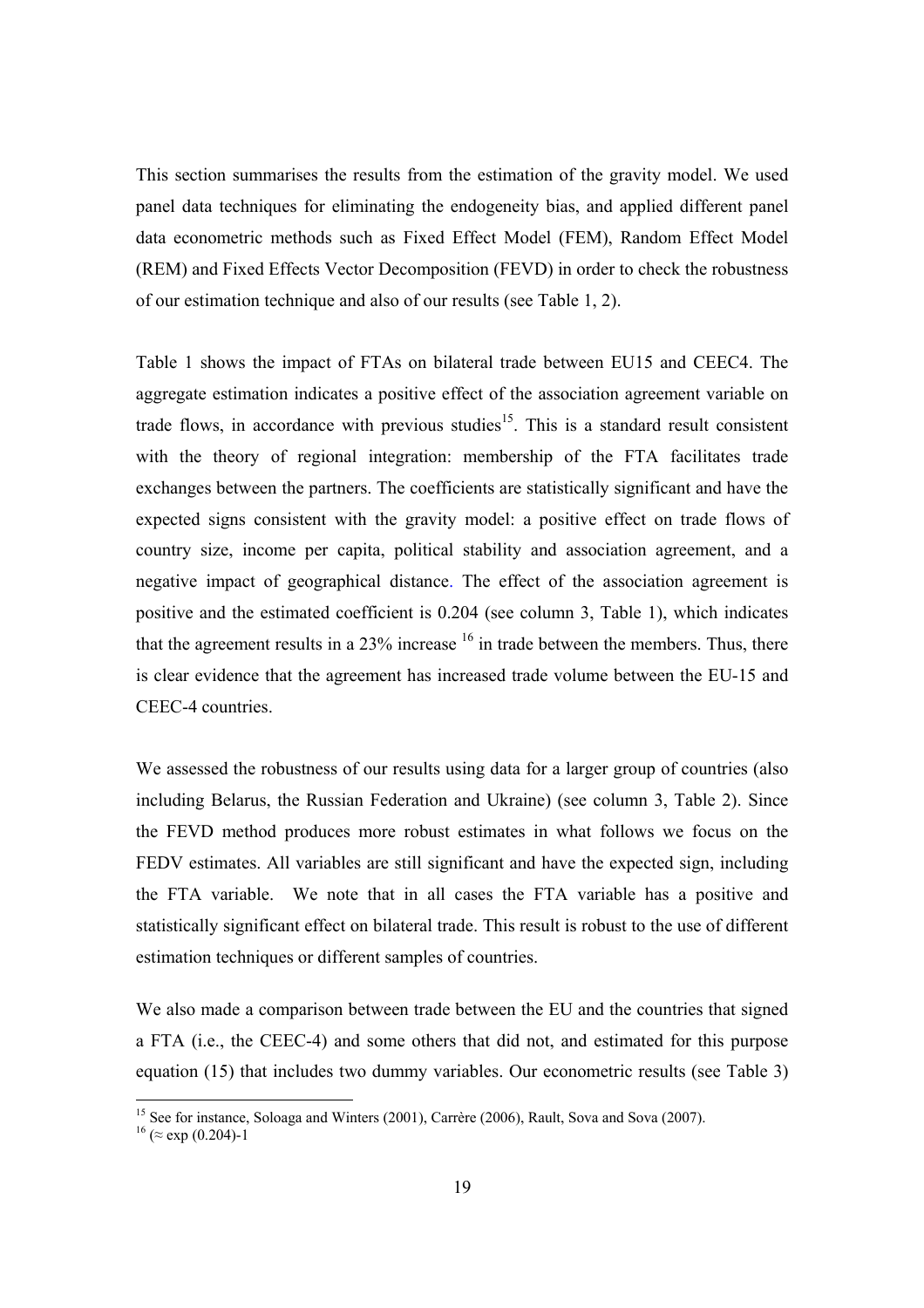indicate that both dummies are significant at the 1% level, which suggests that members countries are more inclined to trade amongst themselves than with other countries which are not part of the association agreement. Moreover, the estimated coefficients of the Acc<sub>ijt</sub> and Accn<sub>ijt</sub> dummy variables are respectively 0.210 and 0.089, which highlights that countries which have signed an association agreement trade  $14.0 \frac{\frac{1}{17}}{100}$  more than those without such an agreement. (see Table 3).

As for robustness to using alternative estimation techniques, one can see that the estimated coefficients are similar for FEM and FEVD; however, the latter not only enables us to isolate the endogeneity of the association agreement variable and to obtain unbiased coefficients, but also captures the effects of time-invariant variables on trade flows.

The Fisher test suggests the introduction of effects (fixed or random) to improve the estimation results. The estimated coefficients of the FEM are different from those obtained with the REM (for instance, association agreement) which can be explained by the existence of a correlation between some explanatory variables and the bilateral specific effect. Moreover, the Hausman test rejects the null assumption of no correlation between the individual effects and some explanatory variables for all estimations. This implies endogeneity bias, and therefore the fixed effects model is preferred. The Davidson-MacKinnon test of exogeneity  $(F=160.26, P-value = 0.00)$ , confirm the endogeneity of the FTA. We also calculate the variance inflation factor (VIF) to ensure that multicollinearity does not affect the quality of estimates. In our all estimates, VIF did not exceed the threshold of 10, indicating that there is no multicollinearity<sup>18</sup>.

Overall, the agreement variable coefficient indicates a positive and statistically significant impact on bilateral trade in all cases.

#### .**6. Conclusions**

<sup>&</sup>lt;sup>17</sup>  $\approx$  (exp (0.21)-1)- (exp(0.09)-1)

<sup>&</sup>lt;sup>18</sup> A variance inflation factor value higher than 10 reveals the presence of multicollinearity requiring specific corrections (see Gujarati, 1995).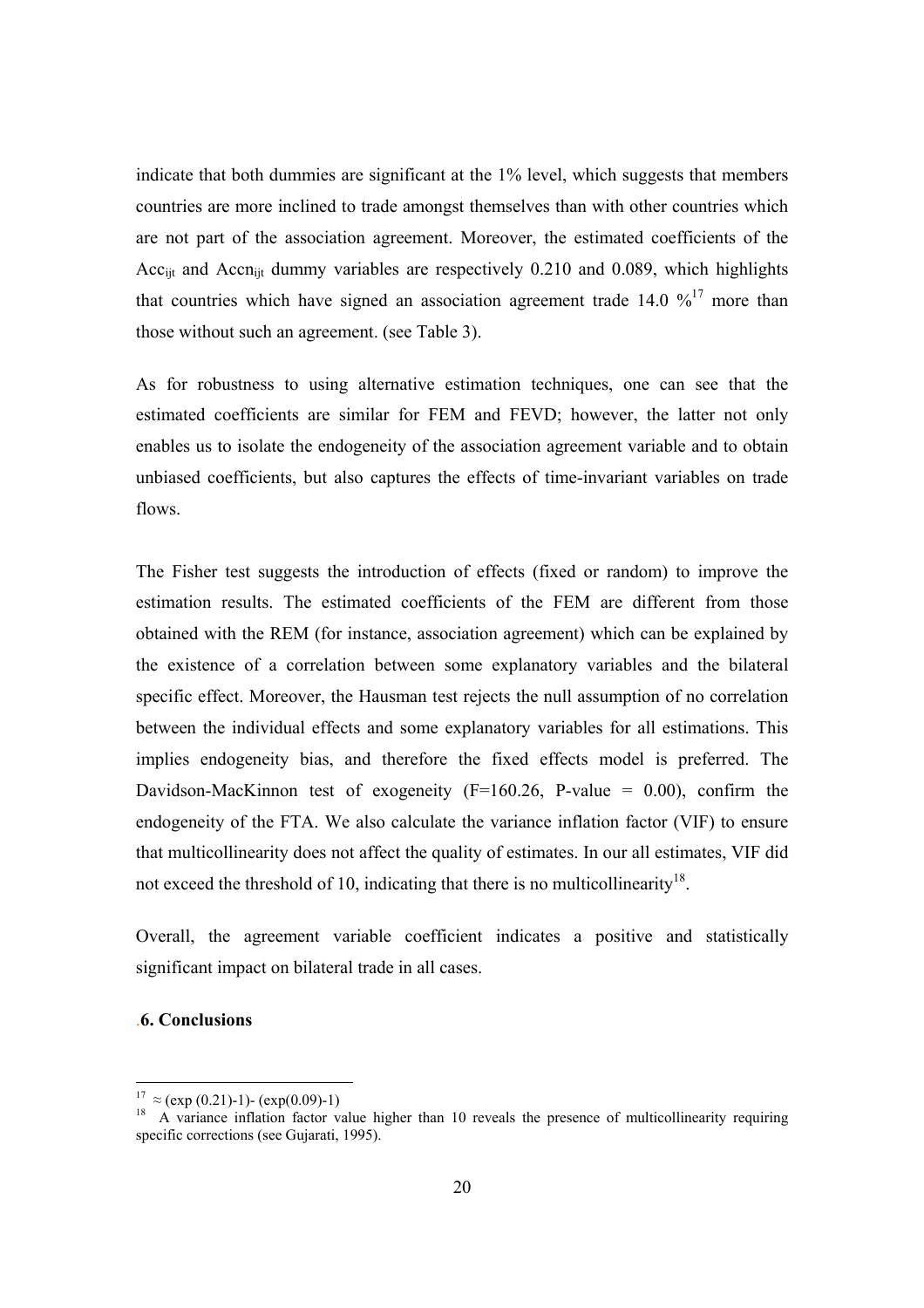This paper has analysed the impact of association agreements on trade flows between the EU-15 and CEEC-4 countries treating the agreement variable as endogenous and using appropriate panel methods to estimate a gravity equation. The most relevant estimates are those provided by the FEVD estimation method which is the most appropriate for our purposes. This method permits to obtain unbiased coefficients and to capture the effects of time-invariant variables. As theory suggests, association agreements were found to have a positive and significant impact on trade flows between the participant countries.

To check the robustness of the effects on trade of FTAs we have also included in our sample a control group of countries (Belarus, the Russian Federation and Ukraine), i.e. three countries, which belonged in the past to the Communist bloc and have then introduced market reforms but did not sign a FTA with the EU. It must be emphasised that in all our estimations (conditional to other variables) the FTA variable has a positive and statistically significant effect on bilateral trade regardless of the estimation technique or sample of countries chosen, which provide evidence of the robustness of our results.

A comparison of trade between the EU-15 and the countries that signed a FTA (i.e., the CEEC-4) and some others that did not, specifically Belarus, Russian Federation and Ukraine, using two dummy variables, suggest that countries with an association agreement trade 14.0% more than the others, which do not have one. This result is consistent with theory and the experience of these countries. Indeed, in the case of the CEEC-4, following the FTA, within a few years the EU became their main commercial partner. The relative weight of CEEC-4 trade with the EU-15 was approximately 37 % in 1990; 60 % in 2000 and 74% in 2005, whereas for Belarus, the Russian Federation and Ukraine it was around 33% in 1992 and 38% in 2005, and it has remained low and almost constant since then.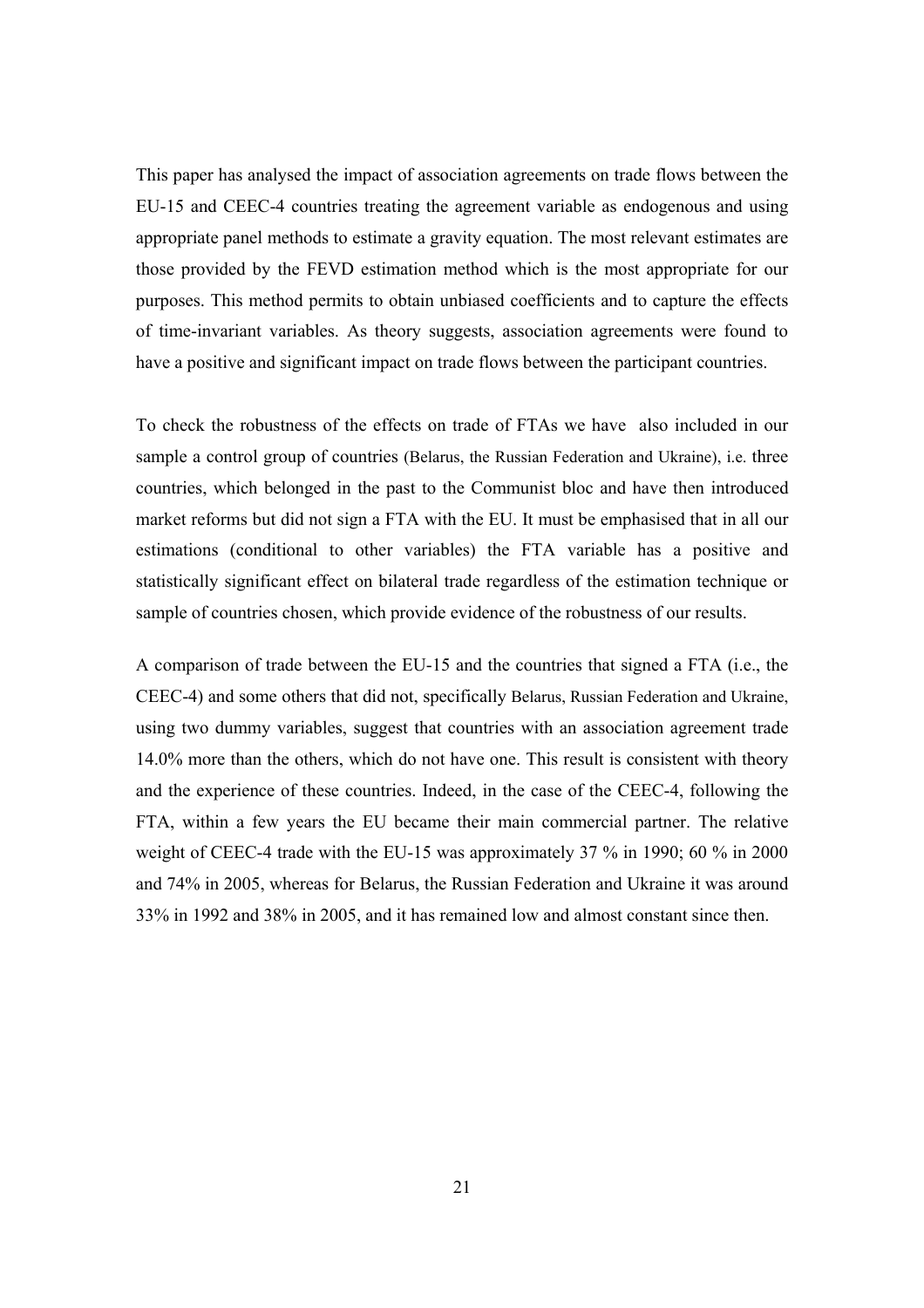#### **References**

[1] Aitken, N. D. (1973). The effect of the EEC and EFTA on European trade: a Temporal Cross-Section Analysis. *American Economic Review* 63 (5): 881-892.

[2] Anderson, J. E. (1979). A Theoretical Foundation for the Gravity Equation. *American Economic Review* 69 (1): 106-116.

[3] Baier, S.L., and J.H. Bergstrand (2004). Economic Determinants of Free-Trade Agreements. *Journal of International Economics* 64(1): 29-63.

[4] Baier, S.L., and J. H. Bergstrand (2007). Do Free Trade Agreements Actually Increase Members' International Trade?. *Journal of International Economics*, Elsevier 71(1): 72-95.

[5] Baldwin, R. E. (1994). Towards an Integrated Europe, *London, CEPR*.

[6] Bergstrand, J. H. (1985). The Gravity Equation in International Trade: Some Microeconomic Foundations and Empirical Evidence. *Review of Economics and Statistics*. 67(3): 474-481.

[7] Bergstrand, J. H. (1989). The Generalized Gravity Equation, Monopolistic Competition, and the Factor-Proportions Theory in International Trade. *Review of Economics and Statistics* 71(1): 143-153.

[8] Bhagwati, J. ,and A. Panagariya (1996). The Theory of Preferential Trade Agreements: Historical Evolution and Current Trends ", *American Economic Review* 86(2): 82-87.

 [9] Carrere, C. (2006). Revisiting the Effects of Regional Trading Agreements on Trade Flows with Proper Specification of the Gravity Model. *European Economic Review* 50 (2):223-247.

[10] Cooper, C. A., and B. F. Massell (1965). A New Look at Customs Union Theory. *Economic Journal* 75 (300):742-747.

[11] De Melo, J., and al. (1993). The New Regionalism: a Country Perspective*.* Policy Research Working Paper Series 1094, The World Bank.

[12] Egger, P. (2000). A note on the Proper Econometric Specification of the Gravity Equation. *Economics Letters* 66 (1):25-31.

[13] Egger, P. (2002). An Econometric View on the Estimation of Gravity Models and the Calculation of Trade Potentials. *The World Economy 25 (2)*: 297 – 312.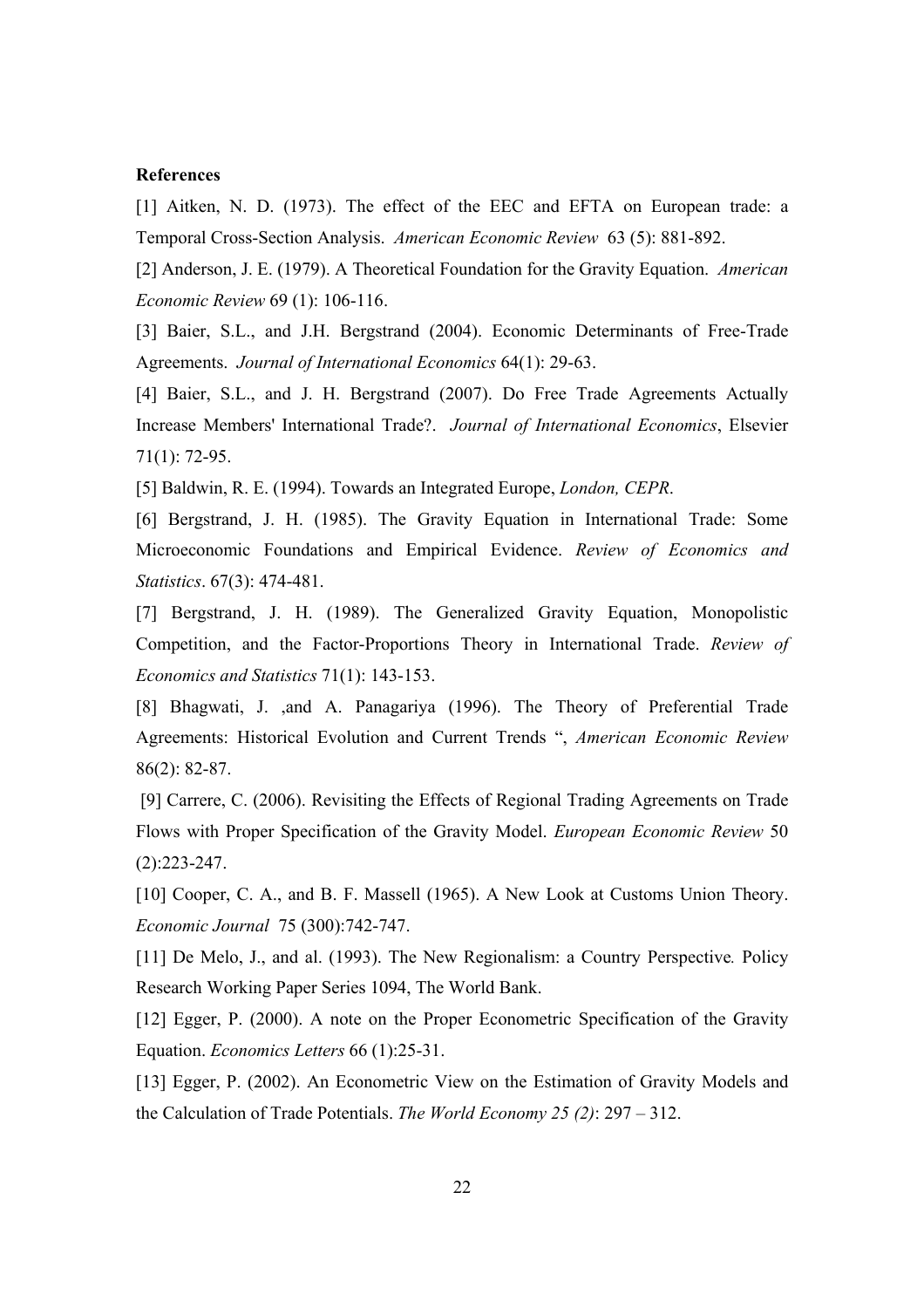[14] Egger, P., and M. Pfaffermayr (2003). The proper panel econometric specification of the gravity equation: a three-way model with bilateral interaction effects. *Empirical Economics* 28 (3): 571-580.

[15] Egger, P., and M. Pfaffermayr (2004). Distance, trade and FDI: a SUR Hausman-Taylor approach. *Journal of Applied Econometrics* 19(2): 227-46.

[16] Eichengreen, B., and D. A. Irwin (1995). Trade blocs, currency blocs and the reorientation of world trade in the 1930s*. Journal of International Economics*, Elsevier. 38(1-2): 1-24.

[17] Fernández, R., and J. Portes (1998). Returns to Regionalism: An Analysis of Non traditional Gains from Regional Trade Agreements. *World Bank Economic Review* 12(2): 197-220.

[18] Frankel, J. A., E. Stein, and S-J. Wei (1996). Regional Trading Arrangements: Natural or Supernatural. *American Economic Review* 86 (2):52-56

[19] Frankel, J. A (1997). Regional Trading Blocs in the World Economic System. *Institute for International Economics*, Washington, DC.

.[20] Frankel, J.A., and S-J. Wei. (1998). Open Regionalism in a World of Continental Trade Blocs. *IMF Staff Papers*. 45(3) :440-453.

[21] Ghosh S. and S. Yamarik (2004). Are Regional Trading Arrangements Trade Creating?: An Aplication of Extreme Bounds Analysis. *Journal of International Economics* 63 (2): 369-395.

[22] Glick, R., and A. K. Rose (2002). Does a currency union affect trade ? The time series evidence. *European Economic Review* 46(6): 1125-1151.

[23] Grossman, G. M. and E. Helpman (1995). The Politics of Free-Trade Agreements. A*merican Economic Review* 85(4): 667-690.

[24 ] Gujarati, D. N. (1995). Basic Econometrics. *McGraw-Hill College*, Edition 3*.*

[25] Hausman, J.A. and W.E Taylor (1981). Panel Data and Unobservable Individual Effects. E*conometrica* 49 (6):1377-1398.

[26] Helpman, E., and P. Krugman (1985). Market Structure and Foreign Trade: Increasing Returns, Imperfect Competition, and the International Economy. *MIT Press, Cambridge, MA.* 

[27] Hsiao, C. (2003). Analysis of Panel Data. 2nd edition, *Cambridge University Press*.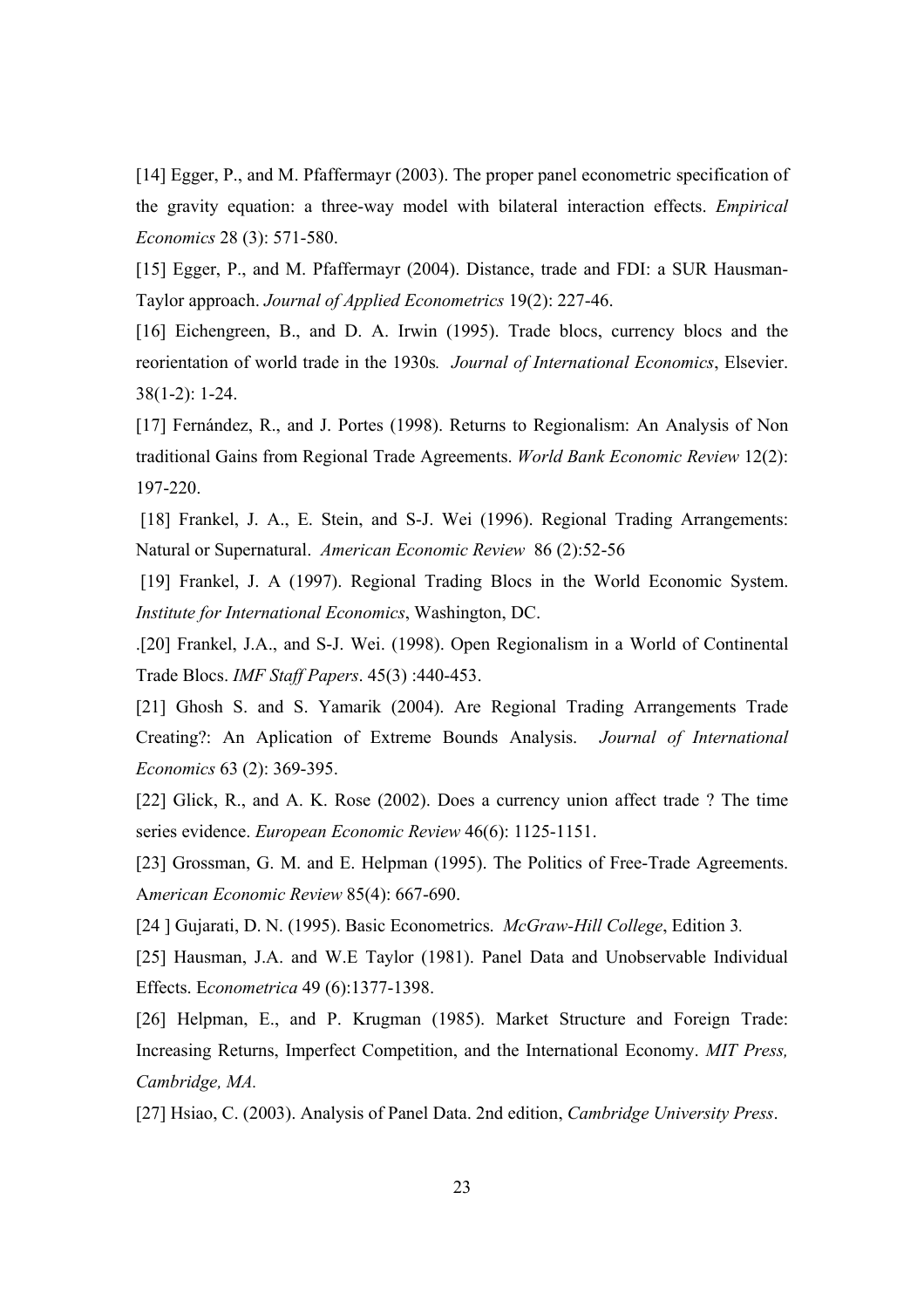[28] Johnson, H. (1965). An Economic Theory of Protectionism, Tariff Bargaining and the Formation of Customs Union. *Journal of Political Economy* 73(3): 256-83.

[29] Krugman, P. (1991). Geography and Trade*, Cambridge (Mass.), MIT Press*.

[30] Linnemann, H. (1966). An Econometric Study of International Trade Flows, *North Holland Publishing Company, Amsterdam*.

[31] Magee, C. (2003). Endogenous Preferential Trade Agreements: An Empirical Analysis. *Contributions to Economic Analysis and Policy* 2 (1), article 15. Berkeley Electronic Press.

[32] Matyas, L. (1997). Proper Econometric Specification of the Gravity Model. *The World Economy* 20 (3): 363-368,

[33] Plumper, T. and Troeger, V.E. (2004). "The estimation of time-invariant variables in panel analyses with unit fixed effects". *Social Science Research Network*, Working Paper.

 [34] Pöyhönen, P. (1963). A tentative model for the flows of trade between countries", *Weltwirtschftliches Archiv* 90: 93-100.

 [35] Rose, A K. (2004). Do We Really Know that the WTO Increases Trade?. *American Economic Review*, 94(1): 98-114.

[36] Rault C., R. Sova, and A. Sova (2007). The Role of Association Agreements Within European Union Enlargement to Central and Eastern European Countries. *IZA* Discussion Paper No. 2769.

[37] Rault, C., A. Sova, and R. Sova (2007). The Endogeneity of Association Agreements and their Impact on Trade for Eastern Countries: Empirical Evidence for Romania. *William Davidson Institute* Working Paper No. 868.

[38] Rault C., R. Sova, and A. Sova (2008). Modelling international trade flows between CEEC and OECD countries. *Applied Economics Letters* (1-8) - forthcoming.

[39] Schiff, M. and L. A.Winters (1998). Regional Integration as Diplomacy. *World Bank Economic Review* 12 (2): 271-295.

 [40] Soloaga, I., and L. A. Winters (2001). Regionalism in the Nineties: What Effect on trade? *North American Journal of Economics and Finance* 12 (1): 1-29.

[41] Tinbergen J. (1962). Shaping the World Economy: Suggestions for an International Economic Policy. *Twentieth Century Fund,* New York*,*.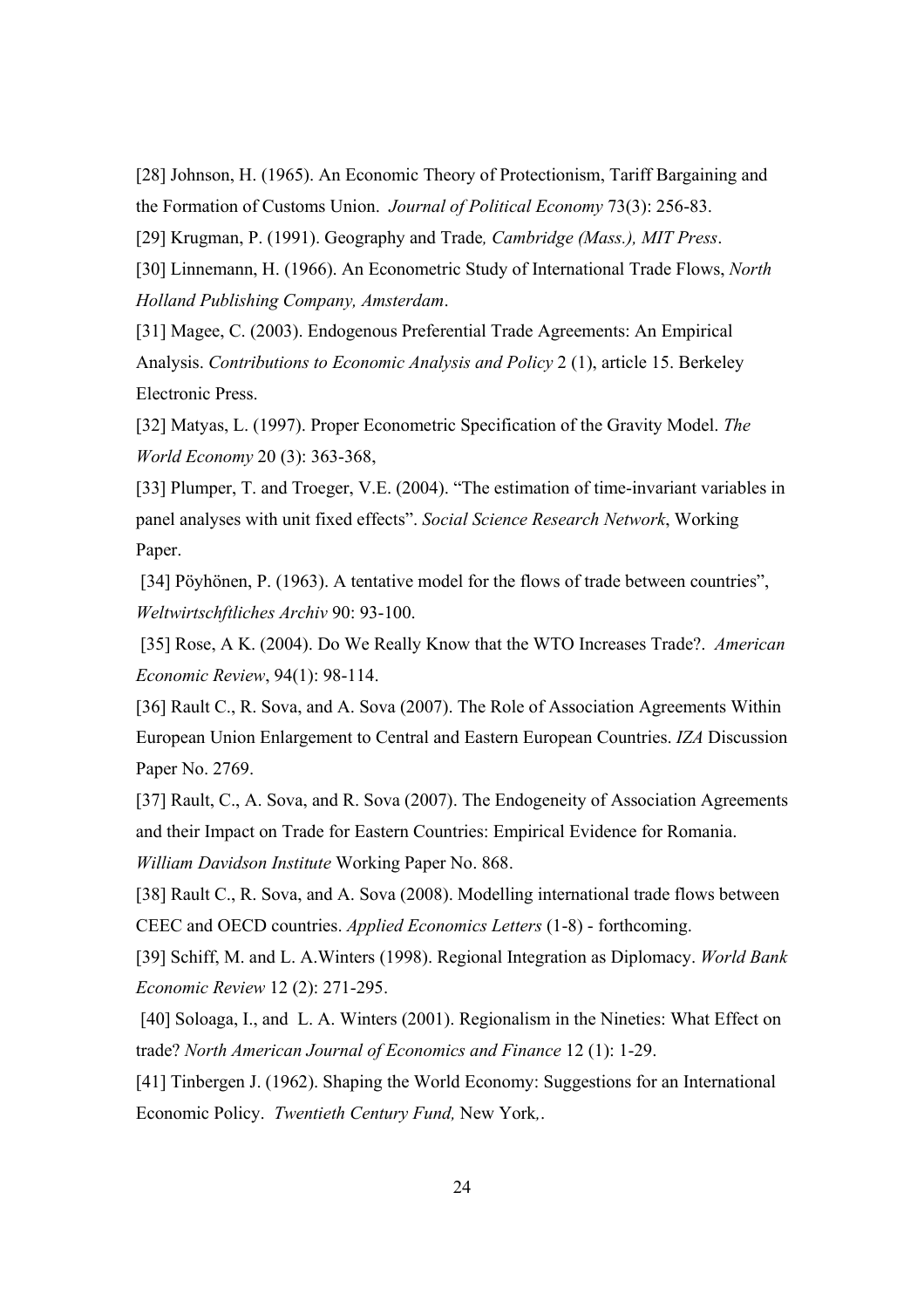[41] Viner, J. (1950). The Customs Union Issue, Carnegie Endowment for International Peace, New York.

[42] Wonnacott, P., and M. Lutz. (1989). Is There a Case for Free Trade Areas?. in Schott, J. ed*., Free Trade Areas and US Trade Policy*, Institute for International Economics: Washington, D.C.

[43] Wooldridge, J.M (2002). Econometric Analysis of Cross Section and Panel Data.2rd Edition" *The MIT Press Cambridge.*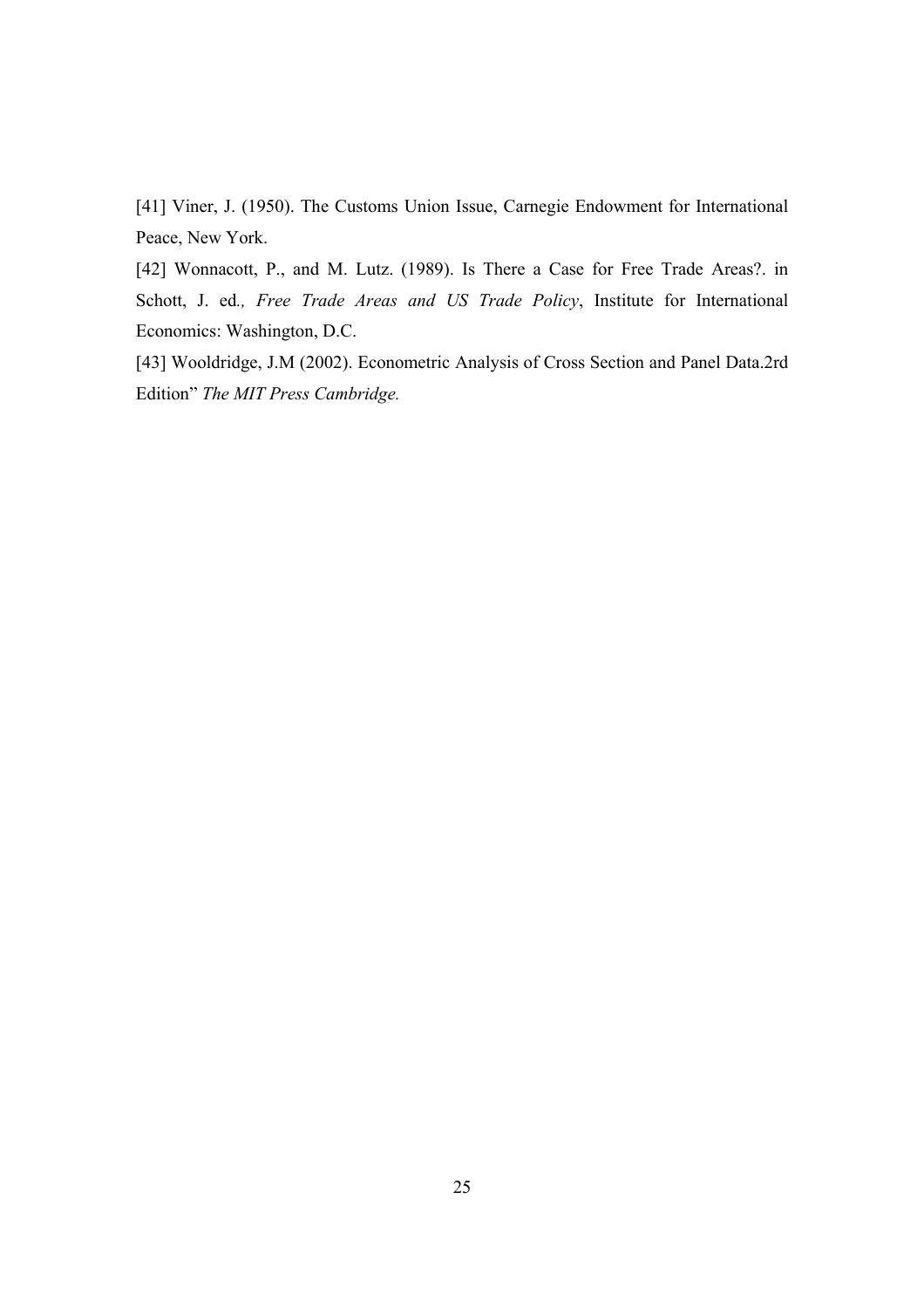|                                                                   | <b>FEM</b>        | <b>REM</b>              | <b>FEVD</b>    |  |
|-------------------------------------------------------------------|-------------------|-------------------------|----------------|--|
| <b>Variables</b>                                                  | (1)               | (2)                     | (3)            |  |
|                                                                   | $Y_{ii}$          | $Y_{ii}$                | $Y_{ii}$       |  |
| $GDP_{it}$                                                        | 1.453             | 0.701                   | 1.453          |  |
|                                                                   | $(3.45)$ ***      | $(5.52)$ ***            | $(3.44)$ ***   |  |
| $GDP_{jt}$                                                        | 1.107             | 0.977                   | 1.107          |  |
|                                                                   | $(2.97)$ ***      | $\overline{(13.32)***}$ | $(2.97)$ ***   |  |
| Dist <sub>ii</sub>                                                | 0.000             | $-1.447$                | $-1.139$       |  |
|                                                                   | $\left( .\right)$ | $\sqrt{(8.07)***}$      | $(2.57)**$     |  |
| $GDPC_{it}$                                                       | 0.660             | 1.424                   | 0.660          |  |
|                                                                   | $(1.89)^*$        | $(8.03)$ ***            | $(2.64)$ **    |  |
| $GDPC_{it}$                                                       | 0.816             | 0.881                   | 0.816          |  |
|                                                                   | $(2.03)$ **       | $(5.68)$ ***            | $(56.25)$ ***  |  |
| $Llk_{ii}$                                                        | 0.000             | $-0.191$                | $-0.031$       |  |
|                                                                   | $\overline{()}$   | $(2.30)**$              | $(1.83)^*$     |  |
| <b>Stp</b> <sub>it</sub>                                          | 0.160             | 0.159                   | 0.160          |  |
|                                                                   | $(11.07)$ ***     | $(11.79)$ ***           | $(6.06)$ ***   |  |
| $Acc_{\text{ijt}}$                                                | 0.204             | 0.201                   | 0.204          |  |
|                                                                   | $(12.10)$ ***     | $(12.29)$ ***           | $(18.57)$ ***  |  |
| Constant                                                          | $-17.626$         | $-12.101$               | $-13.993$      |  |
|                                                                   | $(19.99)^{***}$   | $(15.56)**{**}$         | $(182.82)$ *** |  |
| <b>Observations</b>                                               | 1064              | 1064                    | 1064           |  |
| <b>R-squared</b>                                                  | 0.82              | 0.87                    | 0.96           |  |
| <b>Fischer</b>                                                    | 38.37             |                         |                |  |
| Prob>F                                                            | (0.00)            |                         |                |  |
| Hausman                                                           |                   | 13.08                   |                |  |
| Prob>chi2                                                         |                   | (0.04)                  |                |  |
|                                                                   |                   |                         |                |  |
| Absolute value of t statistics in parentheses                     |                   |                         |                |  |
| * significant at 10%; ** significant at 5%; *** significant at 1% |                   |                         |                |  |

**Table 1 – The impact of the association agreement on bilateral trade between EU-15 and CEEC-4** 

 N.B. As explained in the main text, the FEVD method is the preferred one, the others (FEM and REM) are reported for comparison purposes and to check the robustness of the results to the estimation technique used.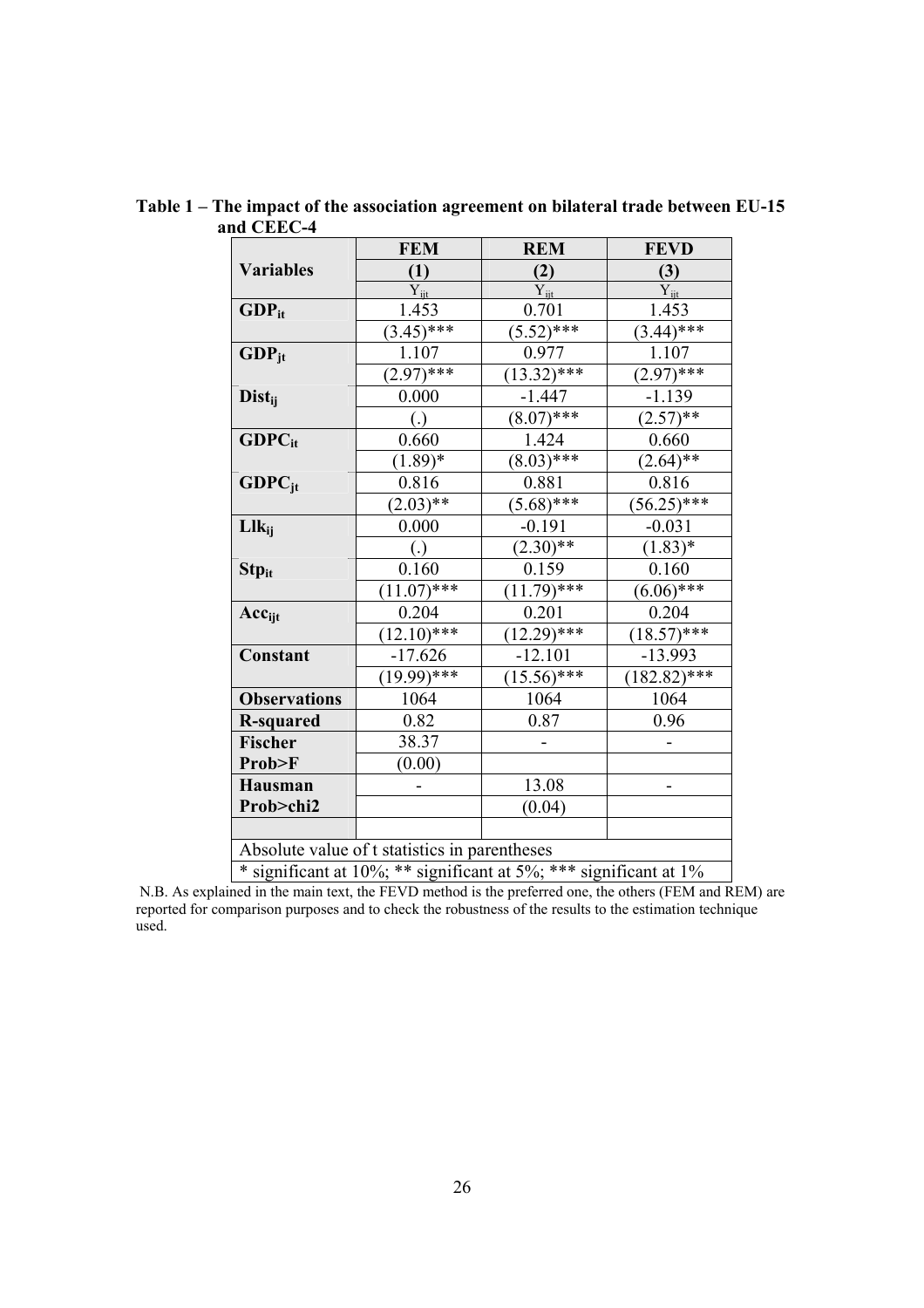|                           | <b>FEM</b>                                                        | <b>REM</b>    | <b>FEVD</b>    |
|---------------------------|-------------------------------------------------------------------|---------------|----------------|
| <b>Variables</b>          | (1)                                                               | (2)           | (3)            |
|                           | $\mathbf{X}$                                                      | $\mathbf{X}$  | $\mathbf{X}$   |
| $GDP_{it}$                | 0.797                                                             | 0.951         | 0.797          |
|                           | $(3.44)$ ***                                                      | $(17.56)$ *** | $(7.25)$ ***   |
| $GDP_{jt}$                | 5.248                                                             | 0.944         | 5.248          |
|                           | $(3.59)$ ***                                                      | $(13.68)$ *** | $(4.67)$ ***   |
| <b>Dist</b> <sub>ii</sub> | 0.000                                                             | $-1.170$      | $-1.104$       |
|                           | $\left( .\right)$                                                 | $(7.15)$ ***  | $(6.48)$ ***   |
| $GDPC_{it}$               | 0.693                                                             | 0.879         | 0.693          |
|                           | $(2.49)$ **                                                       | $(12.34)$ *** | $(2.56)$ **    |
| $GDPC_{it}$               | 1.051                                                             | 2.929         | 1.051          |
|                           | $(2.03)$ **                                                       | $(13.78)$ *** | $(2.13)$ **    |
| $Llk_{ii}$                | 0.000                                                             | $-0.085$      | $-0.114$       |
|                           | $\left( .\right)$                                                 | $(1.72)*$     | $(3.03)$ ***   |
| <b>Stp</b> <sub>it</sub>  | 0.106                                                             | 0.004         | 0.106          |
|                           | $(3.11)$ ***                                                      | $(1.71)^*$    | $(2.01)$ **    |
| $Acc_{ijt}$               | 0.164                                                             | 0.297         | 0.164          |
|                           | $(4.29)$ ***                                                      | $(7.74)$ ***  | $(5.01)$ ***   |
| <b>Constant</b>           | $-23.414$                                                         | $-13.694$     | $-19.707$      |
|                           | $(15.44)$ ***                                                     | $(13.20)*$    | $(124.16)$ *** |
| <b>Observations</b>       | 1470                                                              | 1470          | 1470           |
| <b>R-squared</b>          | 0.82                                                              | 0.64          | 0.85           |
| Fischer                   | 13.80                                                             |               |                |
| Prob>F                    | (0.04)                                                            |               |                |
| Hausman                   |                                                                   | 230.23        |                |
| Prob>chi2                 |                                                                   | (0.00)        |                |
|                           |                                                                   |               |                |
|                           | Absolute value of t statistics in parentheses                     |               |                |
|                           | * significant at 10%; ** significant at 5%; *** significant at 1% |               |                |

**Table 2 – The impact of the association agreement on bilateral trade using an extended sample of countries, i.e. the CEEC-4 and additional countries which did not sign a FTA (Belarus, Russian Federation and Ukraine)** 

N.B. As explained in the main text, the FEVD method is the preferred one, the others (FEM and REM) are reported for comparison purposes and to check the robustness of the results to the estimation technique used.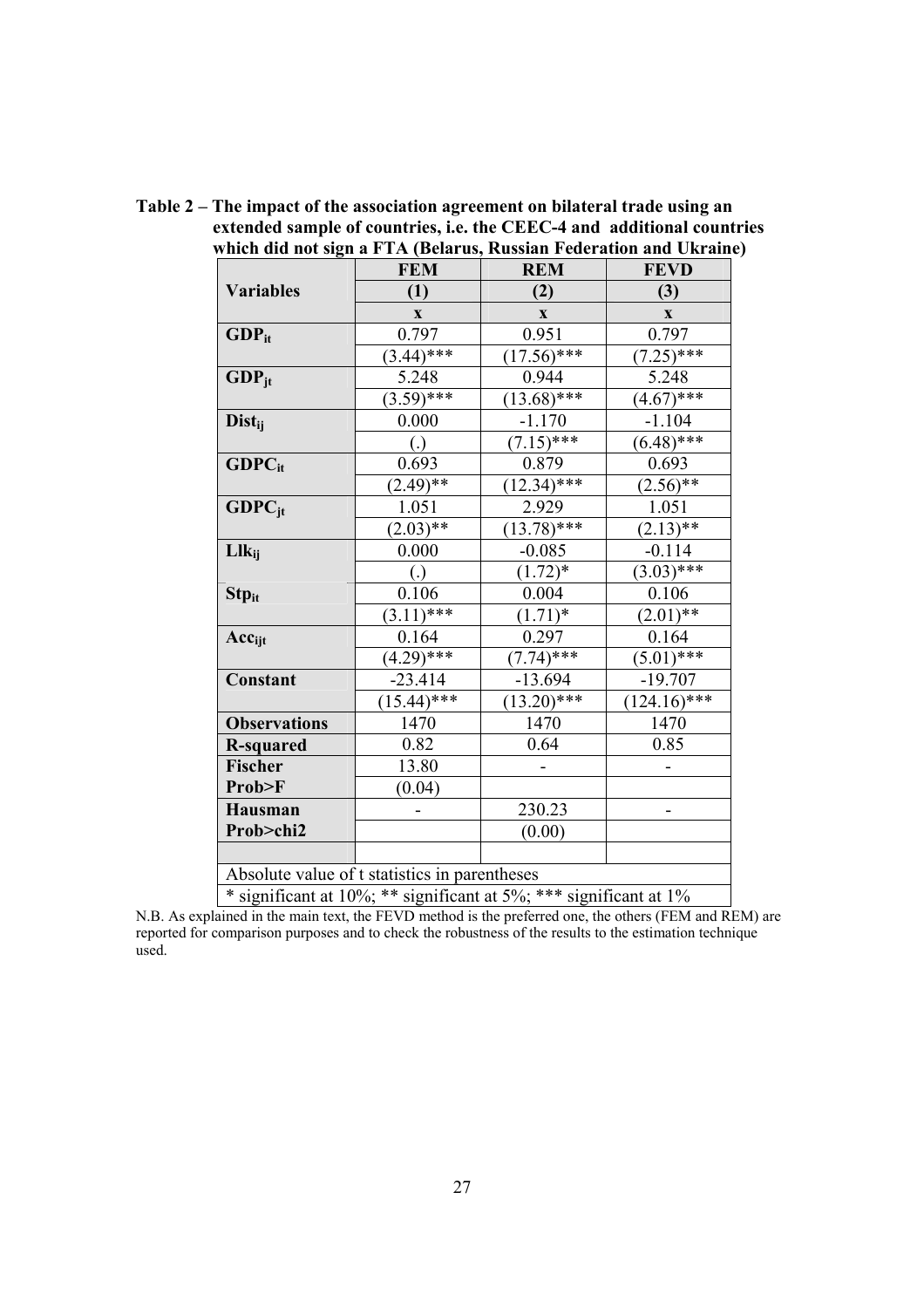|                                               | <b>FEVD</b>    |  |  |  |
|-----------------------------------------------|----------------|--|--|--|
| <b>Variables</b>                              |                |  |  |  |
|                                               | $Y_{ijt}$      |  |  |  |
| $GDP_{it}$                                    | 1.118          |  |  |  |
|                                               | $(24.82)$ ***  |  |  |  |
| $GDP_{it}$                                    | 6.937          |  |  |  |
|                                               | $(11.64)$ ***  |  |  |  |
| Dist <sub>ii</sub>                            | $-4.270$       |  |  |  |
|                                               | $(62.67)$ ***  |  |  |  |
| $GDPC_{it}$                                   | 1.209          |  |  |  |
|                                               | $(1.74)^*$     |  |  |  |
| $GDPC_{jt}$                                   | 3.421          |  |  |  |
|                                               | $(74.12)$ ***  |  |  |  |
| $Llk_{ii}$                                    | $-0.189$       |  |  |  |
|                                               | $(4.55)$ ***   |  |  |  |
| <b>Stp</b> <sub>it</sub>                      | 0.057          |  |  |  |
|                                               | $(2.12)$ **    |  |  |  |
| $Acc_{\text{ijt}}$                            | 0.210          |  |  |  |
|                                               | $(12.77)*$ *** |  |  |  |
| $Accn_{ijt}$                                  | 0.089          |  |  |  |
|                                               | $(3.54)$ ***   |  |  |  |
| Constant                                      | $-8.770$       |  |  |  |
|                                               | $(108.29)$ *** |  |  |  |
| <b>Observations</b>                           | 1995           |  |  |  |
| <b>R-squared</b>                              | 0.84           |  |  |  |
|                                               |                |  |  |  |
| Absolute value of t statistics in parentheses |                |  |  |  |
| significant at $10\%$ ; ** significant at 5%; |                |  |  |  |
| *** significant at 1%                         |                |  |  |  |

**Table 3 – The impact of the association agreement on bilateral trade using an extended sample of countries including the CEEC-4 and additional countries which did not conclude a FTA and estimating two dummies.**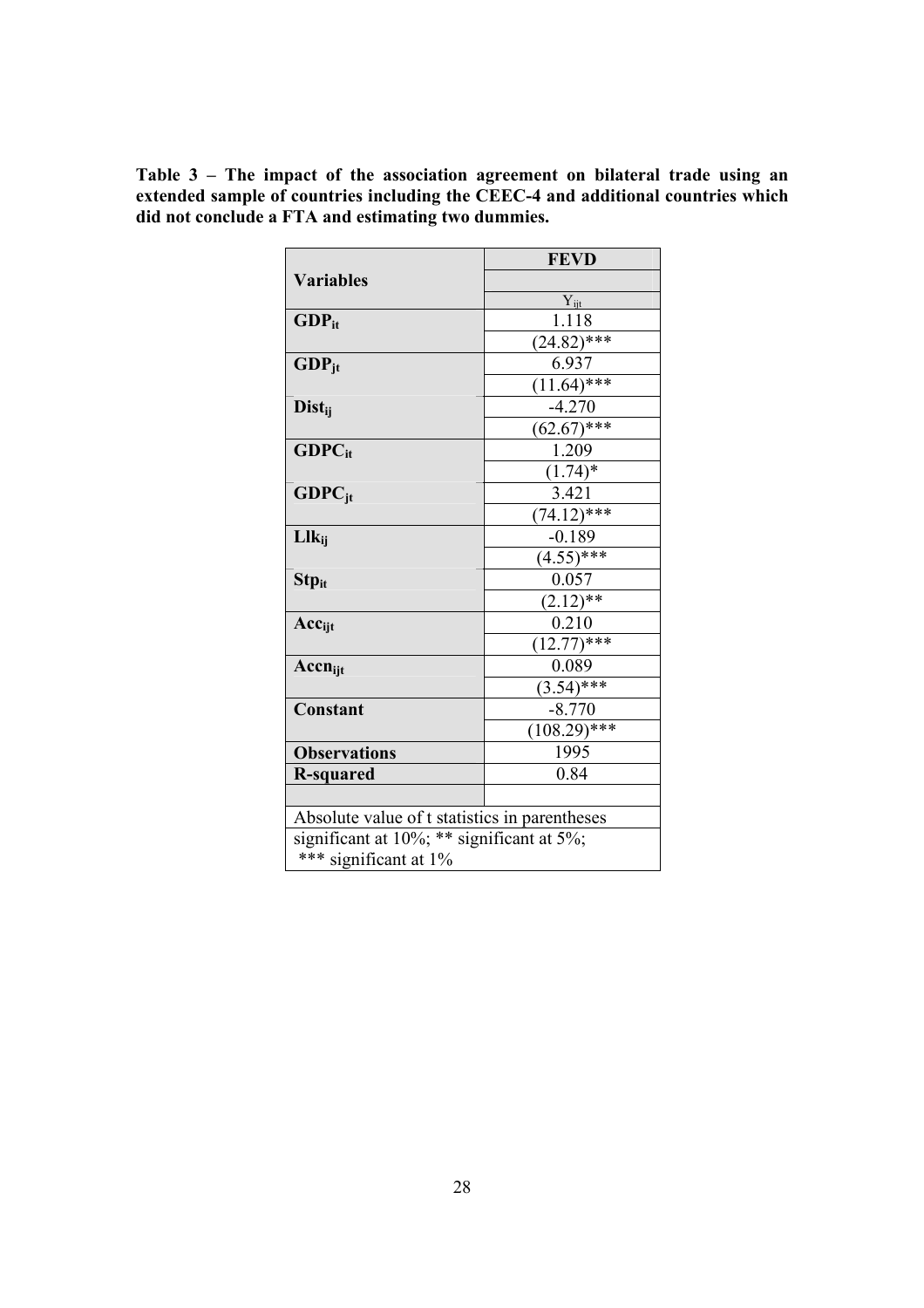# CESifo Working Paper Series

for full list see www.cesifo-group.org/wp (address: Poschingerstr. 5, 81679 Munich, Germany, office@cesifo.de)

2357 Wolfgang Buchholz and Jan Schumacher, Discounting the Long-Distant Future: A Simple Explanation for the Weitzman-Gollier-Puzzle, July 2008

\_\_\_\_\_\_\_\_\_\_\_\_\_\_\_\_\_\_\_\_\_\_\_\_\_\_\_\_\_\_\_\_\_\_\_\_\_\_\_\_\_\_\_\_\_\_\_\_\_\_\_\_\_\_\_\_\_\_\_\_\_\_\_\_\_\_\_\_\_\_\_\_\_\_\_

- 2358 Luca Anderlini, Leonardo Felli and Alessandro Riboni, Statute Law or Case Law?, July 2008
- 2359 Guglielmo Maria Caporale, Davide Ciferri and Alessandro Girardi, Are the Baltic Countries Ready to Adopt the Euro? A Generalised Purchasing Power Parity Approach, July 2008
- 2360 Erkki Koskela and Ronnie Schöb, Outsourcing of Unionized Firms and the Impacts of Labour Market Policy Reforms, July 2008
- 2361 Francisco Alvarez-Cuadrado and Ngo Van Long, A Permanent Income Version of the Relative Income Hypothesis, July 2008
- 2362 Gabrielle Demange, Robert Fenge and Silke Uebelmesser, Financing Higher Education and Labor Mobility, July 2008
- 2363 Alessandra Casarico and Alessandro Sommacal, Labor Income Taxation, Human Capital and Growth: The Role of Child Care, August 2008
- 2364 Antonis Adam, Manthos D. Delis and Pantelis Kammas, Fiscal Decentralization and Public Sector Efficiency: Evidence from OECD Countries, August 2008
- 2365 Stefan Voigt, The (Economic) Effects of Lay Participation in Courts A Cross-Country Analysis, August 2008
- 2366 Tobias König and Andreas Wagener, (Post-)Materialist Attitudes and the Mix of Capital and Labour Taxation, August 2008
- 2367 Ximing Wu, Andreas Savvides and Thanasis Stengos, The Global Joint Distribution of Income and Health, August 2008
- 2368 Alejandro Donado and Klaus Wälde, Trade Unions Go Global!, August 2008
- 2369 Hans Gersbach and Hans Haller, Exit and Power in General Equilibrium, August 2008
- 2370 Jan P.A.M. Jacobs and Jan-Egbert Sturm, The Information Content of KOF Indicators on Swiss Current Account Data Revisions, August 2008
- 2371 Oliver Hülsewig, Johannes Mayr and Timo Wollmershäuser, Forecasting Euro Area Real GDP: Optimal Pooling of Information, August 2008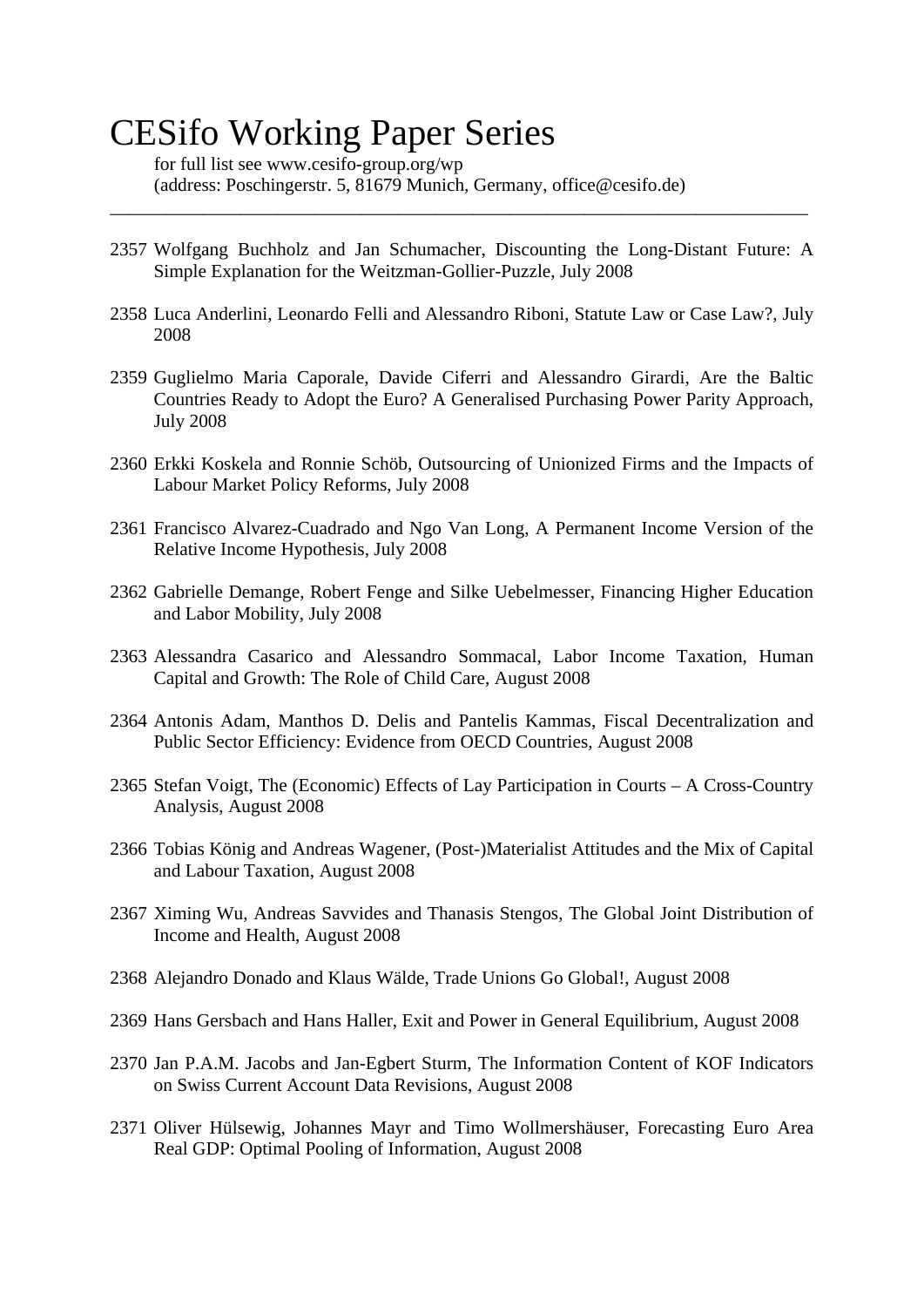- 2372 Tigran Poghosyan and Jakob de Haan, Determinants of Cross-Border Bank Acquisitions in Transition Economies: A Latent Class Analysis, August 2008
- 2373 David Anthoff and Richard S.J. Tol, On International Equity Weights and National Decision Making on Climate Change, August 2008
- 2374 Florian Englmaier and Arno Schmöller, Reserve Price Formation in Online Auctions, August 2008
- 2375 Karl Farmer, Birgit Friedl and Andreas Rainer, Effects of Unilateral Climate Policy on Terms of Trade, Capital Accumulation, and Welfare in a World Economy, August 2008
- 2376 Monika Bütler, Stefan Staubli and Maria Grazia Zito, The Role of the Annuity's Value on the Decision (Not) to Annuitize: Evidence from a Large Policy Change, August 2008
- 2377 Inmaculada Martínez-Zarzoso, The Impact of Urbanization on  $CO<sub>2</sub>$  Emissions: Evidence from Developing Countries, August 2008
- 2378 Brian Roberson and Dmitriy Kvasov, The Non-Constant-Sum Colonel Blotto Game, August 2008
- 2379 Ian Dew-Becker, How Much Sunlight Does it Take to Disinfect a Boardroom? A Short History of Executive Compensation Regulation, August 2008
- 2380 Cécile Aubert, Oliver Falck and Stephan Heblich, Subsidizing National Champions: An Evolutionary Perspective, August 2008
- 2381 Sebastian Buhai, Miguel Portela, Coen Teulings and Aico van Vuuren, Returns to Tenure or Seniority?, August 2008
- 2382 Erkki Koskela and Jan König, Flexible Outsourcing, Profit Sharing and Equilibrium Unemployment, August 2008
- 2383 Torberg Falch and Justina AV Fischer, Does a Generous Welfare State Crowd out Student Achievement? Panel Data Evidence from International Student Tests, September 2008
- 2384 Pedro Gomes and François Pouget, Corporate Tax Competition and the Decline of Public Investment, September 2008
- 2385 Marko Koethenbuerger, How Do Local Governments Decide on Public Policy in Fiscal Federalism? Tax vs. Expenditure Optimization, September 2008
- 2386 Ronald McKinnon and Gunther Schnabl, China's Exchange Rate Impasse and the Weak U.S. Dollar, September 2008
- 2387 Yan-Leung Cheung, Yin-Wong Cheung and Alan T.K. Wan, A High-Low Model of Daily Stock Price Ranges, September 2008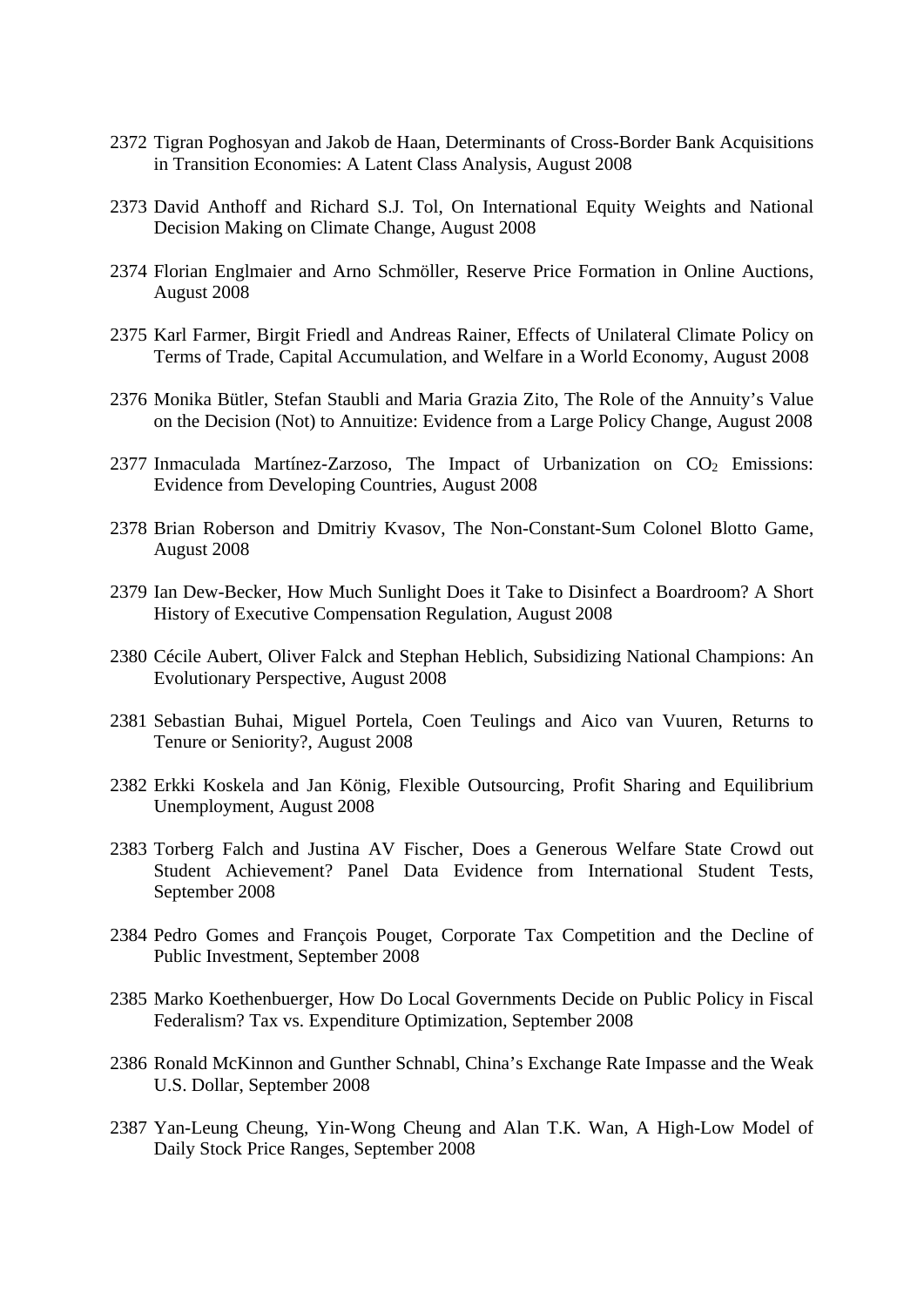- 2388 Louis Eeckhoudt and Harris Schlesinger, Changes in Risk and the Demand for Saving, September 2008
- 2389 Carsten Hefeker and Blandine Zimmer, Uncertainty and Fiscal Policy in an Asymmetric Monetary Union, September 2008
- 2390 Jay Pil Choi and Byung-Cheol Kim, Net Neutrality and Investment Incentives, September 2008
- 2391 Marcel Gérard, Financing Bologna, the Internationally Mobile Students in European Higher Education, September 2008
- 2392 Annette Alstadsæter and Knut Reidar Wangen, Corporations' Choice of Tax Regime when Transition Costs are Small and Income Shifting Potential is Large, September 2008
- 2393 António Afonso and Christophe Rault, 3-Step Analysis of Public Finances Sustainability: the Case of the European Union, September 2008
- 2394 Betsey Stevenson and Justin Wolfers, Economic Growth and Subjective Well-Being: Reassessing the Easterlin Paradox, September 2008
- 2395 Bernhard Eckwert and Itzhak Zilcha, Private Investment in Higher Education: Comparing Alternative Funding Schemes, September 2008
- 2396 Øystein Foros, Hans Jarle Kind and Jan Yngve Sand, Slotting Allowances and Manufacturers' Retail Sales Effort, September 2008
- 2397 Mohammad Reza Farzanegan, Illegal Trade in the Iranian Economy: Evidence from a Structural Model, September 2008
- 2398 Olivier Bos, Charity Auctions for the Happy Few, September 2008
- 2399 Robert S. Chirinko and Debdulal Mallick, The Marginal Product of Capital: A Persistent International Puzzle, September 2008
- 2400 Ben D'Exelle and Arno Riedl, Elite Capture, Political Voice and Exclusion from Aid: An Experimental Study, September 2008
- 2401 Torben M. Andersen and Joydeep Bhattacharya, On Myopia as Rationale for Social Security, September 2008
- 2402 Fabienne Llense, French CEO Compensations: What is the Cost of a Mandatory Upper Limit?, September 2008
- 2403 Valentina Bosetti, Carlo Carraro, Alessandra Sgobbi and Massimo Tavoni, Delayed Action and Uncertain Targets. How Much Will Climate Policy Cost?, September 2008
- 2404 Robert G. Chambers, Rolf Färe, Shawna Grosskopf and Michael Vardanyan, Generalized Quadratic Revenue Functions, September 2008